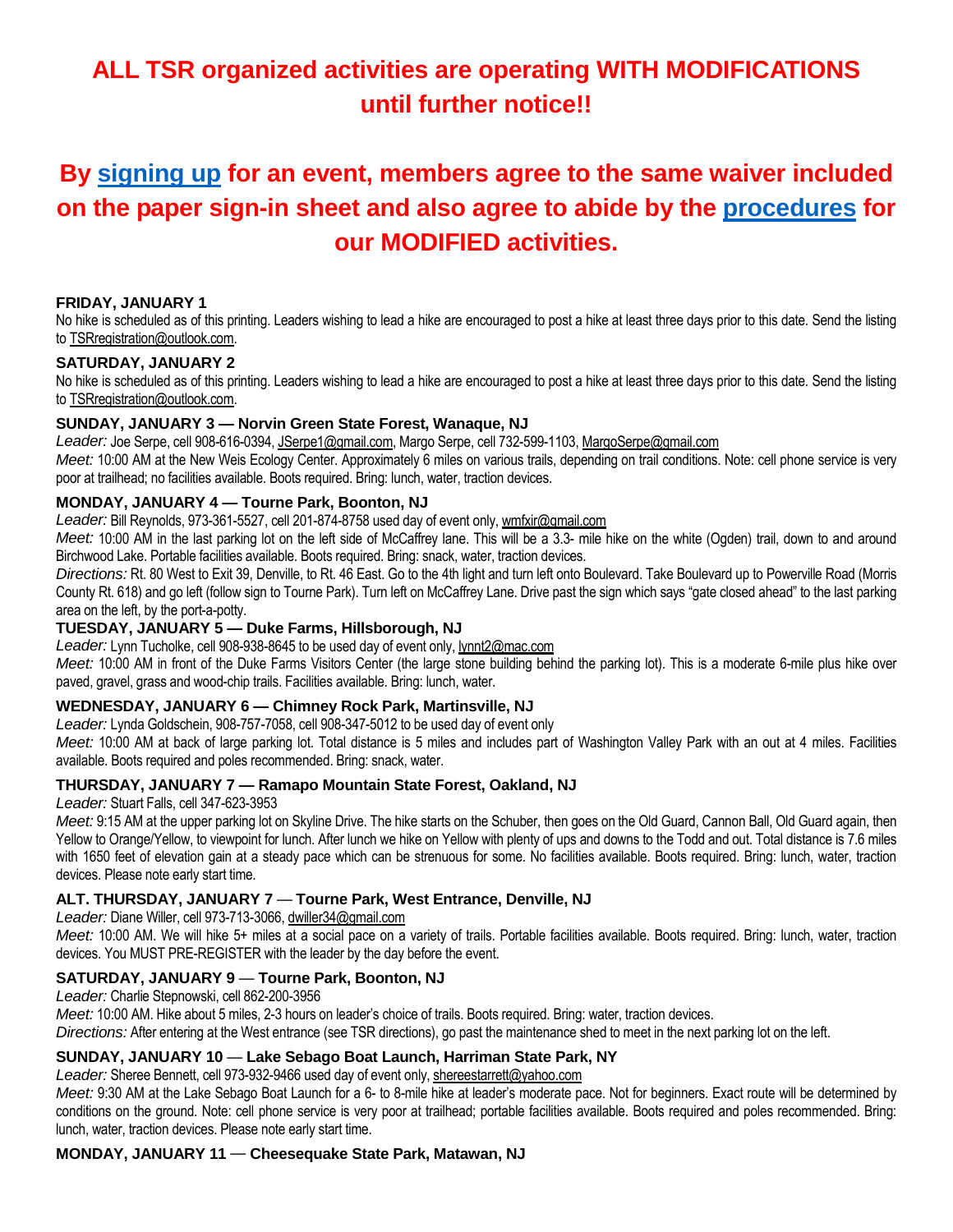#### *Leader:* Arlene Fineman, cell 908-403-6554, arlenefineman@gmail.com

*Meet:* 10:00 AM outside of Park Office, no entrance fee off-season. This will be a 3-mile hike on the Green Trail with some level terrain, some ups and downs and boardwalks. Facilities available. Boots required and poles recommended. Bring: snack, water, traction devices.

#### **TUESDAY, JANUARY 12** *—* **Skylands, Ringwood, NJ**

*Leader:* Stuart Falls, cell 347-623-3953

*Meet:* 9:15 AM at Parking lot A. We will hike about 7 miles from the New Jersey Botanical Gardens up the Halifax trail to Pierson Ridge. Return via bike/crossover trails, avoiding hairpin loops for straight descents at times. Facilities available. Boots required. Bring: lunch, water, traction devices. Please note early start time.

#### **WEDNESDAY, JANUARY 13** *—* **Jonathan Woods, Denville, NJ**

*Leader:* Bill Reynolds, 973-361-5527, cell 201-874-8758 used day of event only, wmfxir@gmail.com *Meet:* 10:00 AM. We will hike 5 miles on various trails at a social pace. Boots required and poles recommended. Bring: lunch, water.

#### **THURSDAY, JANUARY 14** *—* **Ironworks National Historic Landmark Visitors Center,**

#### **Hewitt, NJ**

*Leader:* Stuart Falls, cell 347-623-3953

*Meet:* 9:30 AM. This hike will start on the Sterling Ridge trail (blue) and climb Big Beech Mountain into New York where we meet the Lake-to-Lake trail (white) and turn left to go down to the green blaze and make a left on a path a short distance to the Jennings Hollow trail (yellow). After about 1.5 miles we connect again with the Sterling Ridge trail and explore the remains of the Long Pond Iron Works on our way out. The terrain is easy with one steep climb which can be strenuous for some. Total distance 7.75 miles, 1200 feet elevation gain, pace 2 mph. Boots required. Bring: lunch, water, traction devices. Please note early start time.

#### **ALT. THURSDAY, JANUARY 14** *—* **Jonathan Woods, Denville, NJ**

*Leader:* Diane Willer, cell 973-713-3066, dwiller34@gmail.com

*Meet:* 10:00 AM. We will hike 5-6 miles on various trails at a social pace. No facilities available. Boots required. Bring: lunch, water, traction devices. You MUST PRE-REGISTER with the leader by the day before the event.

#### **SATURDAY, JANUARY 16** *—* **Harriman State Park, Lake Tiorati, NY**

*Leader:* Bijoy Mechery, cell 908-487-8482, bmechery@msn.com, cell 908-487-8482

*Meet:* 9:45 AM. This is a moderately challenging hike of about 7 miles. Parts of this hike will be on the AT, old woods, and sealed surface roads. We'll ascend to Paradise Rock and then visit the Bradley Mine. Meet at 9:45 AM for a 10:00 AM start. Boots required. Bring: snack, water, traction devices, snow shoes in case of snow or ice on the trails.

#### **SUNDAY, JANUARY 17** *—* **Watchung Reservation, Mountainside, NJ**

*Leader:* Bill LaChance, cell 973-216-8748, bill@wjladvisors.com

*Meet:* 10:00 AM at Trailside Nature Center parking lot. A 4-mile plus hike at a moderate pace. Boots required. Bring: snack, water, traction devices.

#### **MONDAY, JANUARY 18** *—* **Great Swamp, Chatham, NJ**

Leader: Ken Donhauser, cell 732-616-7409 to be used day of event only, kendonhauser@gmail.com *Meet:* 10:00 AM. This approximately 3-mile level hike will be at the Morris County Education Center. Boots required. Bring water. *Directions:* The address of the Center is 247 Southern Blvd., Chatham, NJ

#### **TUESDAY, JANUARY 19** *—* **Skylands, Ringwood, NJ**

*Leader:* Dianne Jones, cell 973-224-3967, diannejones428@gmail.com

*Meet:* 10:00 AM at Parking lot A in Skylands Manor. This moderately paced 7-mile hike is without much change in elevation, one steep section before lunch. We will hike the Cooper Union Trail to Governor's Mt. with a view over the reservoir. Bring lunch and water. Traction devices may be needed. Facilities available. Boots required. Bring: lunch, water, traction devices.

## **WEDNESDAY, JANUARY 20** *—* **Chimney Rock Park, Martinsville, NJ**

*Leader:* Lynda Goldschein, 908-757-7058, cell 908-347-5012 to be used day of event only

*Meet:* 10:00 AM at back of large parking lot. Total distance is 5 miles and includes part of Washington Valley Park with an out at 4 miles. Facilities available. Boots required and poles recommended. Bring: snack, water.

#### **THURSDAY, JANUARY 21** *—* **Norvin Green State Forest, Wanaque, NJ**

*Leader:* Russ Bangs, cell 862-200-6581 to be used day of event only, fdutch@aol.com

Meet: 9:00 AM at the New Weis Ecology Center parking lot, Snake Den Road. This will be a moderately paced 7- to 8- mile hike on various trails. Note cell phone service is very poor at trailhead. No facilities available. Boots required. Bring: lunch, water, traction devices. Please note early start time.

#### **ALT. THURSDAY, JANUARY 21** *—* **Mahlon Dickerson Reservation, Jefferson, NJ**

*Leader:* Bill Reynolds, 973-361-5527, cell 201-874-8758 used day of event only, wmfxir@gmail.com

*Meet:* 10:00 AM at the Saffin Pond parking lot (#2). The hike will be about 6 miles and the route will be the Yellow trail. Portable facilities available. Boots required and poles recommended. Bring: lunch, water, traction devices.

#### **SATURDAY, JANUARY 23** *—* **South Mountain Reservation, West Orange, NJ**

*Leader:* Charlie Stepnowski, cell 862-200-3956

*Meet:* 10:00 AM at Tulip Springs parking lot. We will hike about 4-5 miles for about 2-3 hours on leader's choice of trails. Boots required. Bring: water, traction devices.

#### **SUNDAY, JANUARY 24** *—* **Cheesequake State Park, Old Bridge, NJ**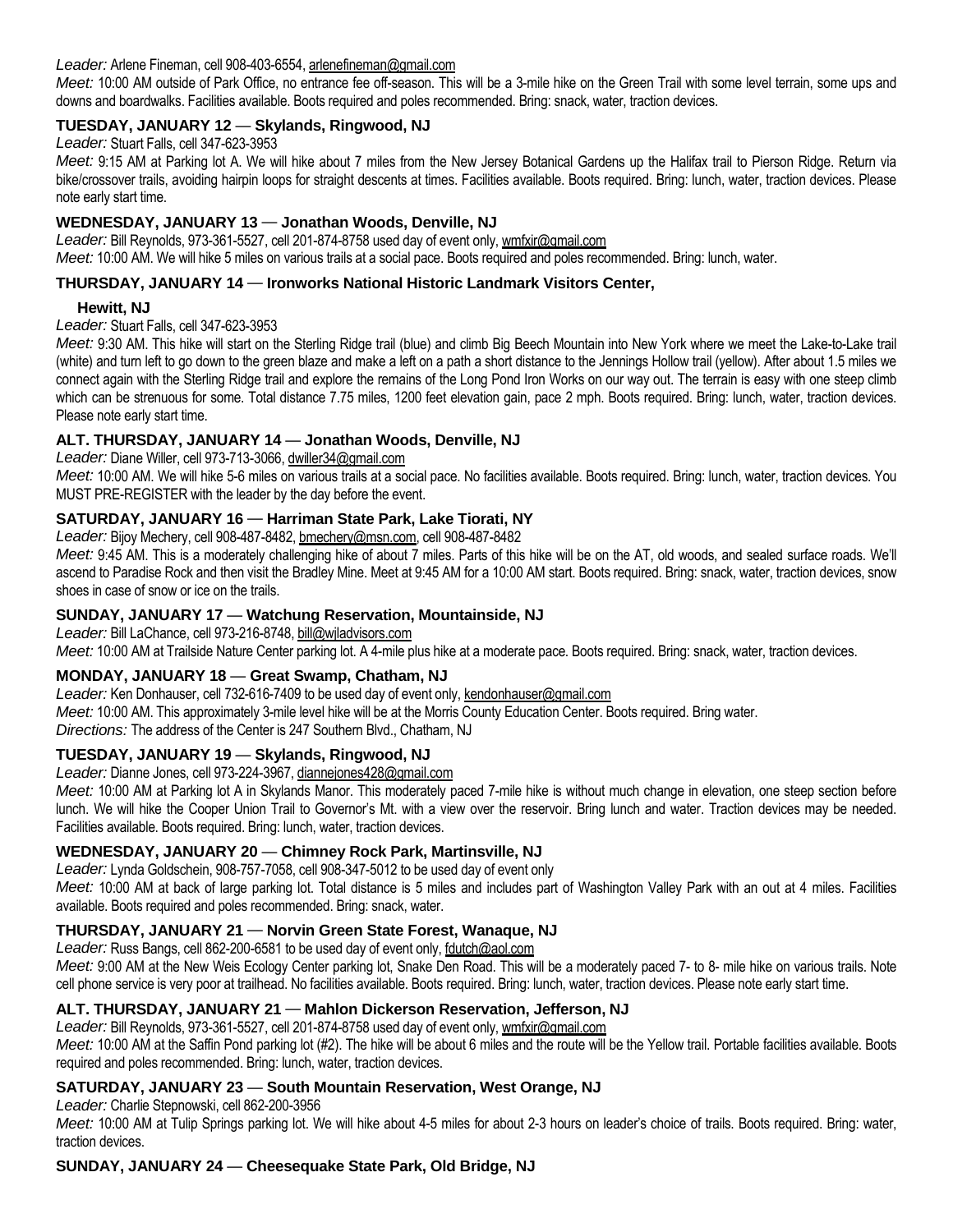## *Leader:* Donna Schweitzer, cell 908-433-4321, dschweitzeremail@aol.com

*Meet:* 9:00 AM in parking lot by lake. We will cover 4-5 miles. Rolling hills with some boardwalks, tree roots, and steps. We'll pass by open fields, freshwater and saltwater marshes, pine trees, white cedar swamp, and northeastern hardwood forest. Restrooms are located to the right of the visitor's center (not sure if they will be open due to Covid). Port-a-potties are sometimes available by the lake. Upon entering the park, follow signs to the lake. There is no entrance fee for the off season. Boots required and poles recommended. Bring: snack, water. Please note early start time.

## **MONDAY, JANUARY 25** *—* **South Mountain Reservation, West Orange, NJ**

*Leader:* Bill Reynolds, 973-361-5527, cell 201-874-8758 used day of event only, wmfxir@gmail.com

*Meet:* 10:00 AM at the Oakdale parking lot on Cherry Lane. Leisurely stroll of 1.4 miles around the lake. Twice around for 2.8 miles. Portable facilities available. Boots required. Bring: snack, water, traction devices.

## **TUESDAY, JANUARY 26** *—* **Jockey Hollow, Morristown National Park, Morristown, NJ**

*Leader:* Gail Biggs, 973-401-1262, cell 973-769-6860 used day of event only, biggsgail@yahoo.com

*Meet:* 10:00 AM at Visitor Center. Hike or snowshoe 5+ miles on various trails, depending on weather. Facilities available. Boots required. Bring: lunch, snack, water.

## **WEDNESDAY, JANUARY 27** *—* **Sunrise Lake, Lewis Morris Park, Morristown, NJ**

*Leader:* Gail Biggs, 973-401-1262, cell 973-769-6860 used day of event only, biggsgail@yahoo.com

*Meet:* 10:00 AM in the large parking lot, Upper Level. Hike varies depending on the trail conditions, roughly 4 miles. Boots required. Bring: snack, water.

## **THURSDAY, JANUARY 28** *—* **Great Swamp, Chatham, NJ**

*Leader:* Ken Donhauser, cell 732-616-7409 to be used day of event only, kendonhauser@gmail.com

*Meet:* 10:00 AM. THIS WILL BE A MONDAY-LEVEL HIKE. Meet at Morris County Outdoor Education Center. 3+ miles on various trails. Facilities available. Bring water.

*Directions:* See TSR directions under Great Swamp #1

## **THURSDAY, JANUARY 28** *—* **Reeves Meadow, Harriman State Park, NY**

*Leader:* Bill Correa, cell 917-656-3015, correa.bill@gmail.com

*Meet:* 9:30 AM at the Reeves Meadow Visitor Center. This will be a 7.3- mile hike on the Seven Hills trail. We will take the red to the blue, scramble on the orange, then continue on the blue up Diamond Mt., then on the orange and pine meadow back to the cars. 4 scrambles in total. There is an early out on the pine meadow if you do not want to go up Diamond Mt. No facilities available. Boots required. Bring: lunch, water, traction devices. Please note early start time.

## **ALT. THURSDAY, JANUARY 28** *—* **Plainsboro Preserve, East Windsor, NJ**

*Leader:* Anna Merrett, 732-305-7532, cell 609-917-8273 to be used day of event only, dreamceramics@yahoo.com

Meet: 10:00 AM at 80 Scotts Corner Road, Cranbury, NJ. Meander through wooded trails and meadows around the scenic McCormack Lake. Visit a small peninsula and take in the views. Please wear waterproof boots as trails can be muddy. Around 5 miles at a moderate pace. No elevation. Facilities available. Bring: snack, water.

*Directions:* Follow US Route 1 North or South to the Scudders Mill Road exit in Plainsboro. Exit on Scudder's Mill Road and follow to the traffic light at the intersection with Dey Road (County Road 614). Make a left onto Dey Road and follow to the first traffic light which is Scotts Corner Road. Turn left onto Scotts Corner Road. Plainsboro Preserve is one mile up on the left. Turn left and follow to the parking lot.

From NJ Turnpike: Exit at 8A and pass through toll booth. Once through the toll follow sign for South 535 to West 32, Route 130 and Cranbury. At the traffic light, following the sign with the same information, make a left onto South 535 (Cranbury-South River Rd.). After 0.2 miles, bear to the right at the intersection (the first light) to get onto 32 West over Route 130, so you will need to be in the straight only lane. Cross over Route 130 and you are now on Friendship Road. Go 3.7 miles and come to an intersection with a large open space sign in front of you. Bear to the right at this intersection. The Preserve is 0.4 miles on the right side of the road. If you pass Community Park, you have gone too far.

## **SATURDAY, JANUARY 30**

No hike is scheduled as of this printing. Leaders wishing to lead a hike are encouraged to post a hike at least three days prior to this date. Send the listing to TSRregistration@outlook.com.

## **SUNDAY, JANUARY 31** *—* **Norvin Green State Forest, Ringwood, NJ**

*Leader:* Lynn Tucholke, cell 908-938-8645 to be used day of event only, lynnt2@mac.com

Meet: 10:00 AM at the New Weis Ecology Center parking lot. This is a moderately strenuous 6+ mile hike with 1250 ft. elevation gain. Not for beginners. Note cell phone service is very poor at trailhead. No facilities available. Boots required. Bring: lunch, water, traction devices.

## **MONDAY, FEBRUARY 1** *—* **Duke Farms, Hillsborough, NJ**

*Leader:* Arlene Fineman, cell 908-403-6554, arlenefineman@gmail.com

*Meet:* 10:00 AM. We will hike for 3.5 miles on the West Lane and Oak Way Loop for an easy, flat and leisurely walk. Facilities available. Bring: snack, water.

## **TUESDAY, FEBRUARY 2**

No hike is scheduled as of this printing. Leaders wishing to lead a hike are encouraged to post a hike at least three days prior to this date. Send the listing to TSRregistration@outlook.com.

## **WEDNESDAY, FEBRUARY 3** *—* **Watchung Reservation, Mountainside, NJ**

*Leader:* Bill Reynolds, 973-361-5527, cell 201-874-8758 used day of event only, wmfxir@gmail.com

*Meet:* 10:00 AM at Trailside Nature Center parking lot on Coles Avenue. Moderate hike, 2-3 hours. Facilities available. Boots required. Bring: snack, water.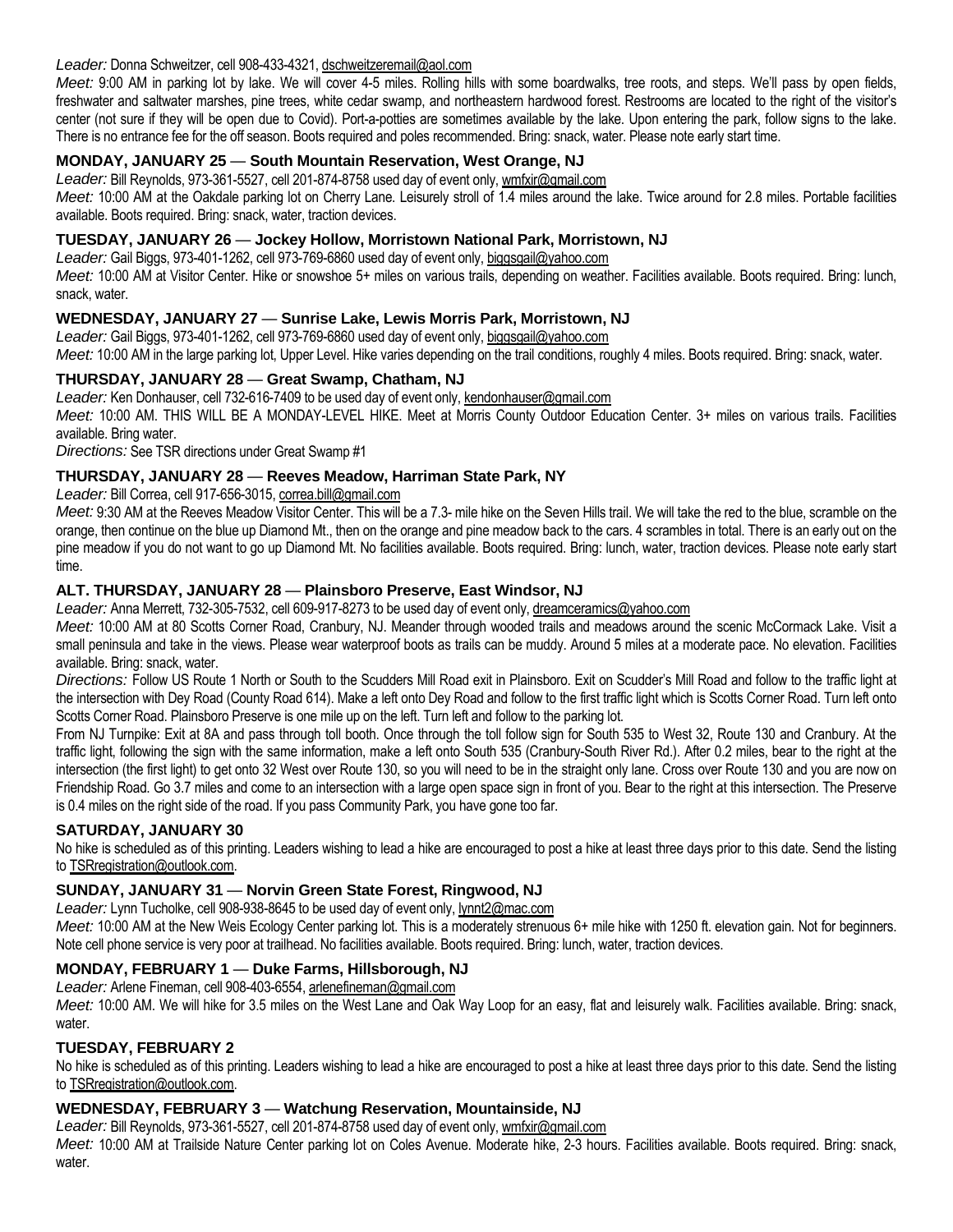## **THURSDAY, FEBRUARY 4** *—* **Ramapo Valley County Reservation, Mahwah, NJ**

*Leader:* Dianne Jones, cell 973-224-3967, diannejones428@gmail.com

*Meet:* 10:00 AM at the Ramapo Valley County Reservation parking lot off Rt. 202. This hike travels on less used areas of the reservation. This moderately strenuous 8-mile hike will travel on the yellow, blue, red/silver, and orange trails to a panoramic viewpoint overlooking the Manhattan skyline. After lunch at the overlook, return will be on the yellow, yellow/silver, red, blue, and yellow trails. Weather conditions may modify route. Facilities available. Boots required. Bring: lunch, water, traction devices.

## **ALT. THURSDAY, FEBRUARY 4** *—* **Jockey Hollow National Park, Morristown, NJ**

*Leader:* Gail Biggs, 973-401-1262, cell 973-769-6860 used day of event only, biggsgail@yahoo.com

*Meet:* 10:00 AM at the Visitor Center. Moderate 6-mile hike. Some ups and downs on the Grand Loop and other trails. Weather will determine lunch stop. Facilities available. Boots required. Bring: lunch, water, traction devices.

## **SATURDAY, FEBRUARY 6** *—* **Jockey Hollow National Park, Morristown, NJ**

*Leader:* Charlie Stepnowski, cell 862-200-3956

Meet: 9:30 AM at Visitor Center parking lot. Hike 3 to 3.5 hours for about 6 miles at a moderate pace on leader's choice of trails. There are some ups and downs but nothing strenuous. This can be shortened depending on weather. Boots required. Bring: snack, water, traction devices. Please note early start time.

## **SUNDAY, FEBRUARY 7** *—* **Pyramid Mountain Visitor Center, Montville, NJ**

Leader: Sheree Bennett, cell 973-932-9466 used day of event only, shereestarrett@yahoo.com

*Meet:* 10:00 AM. Approximately 5 miles at leader's moderate pace. There are two uphill climbs, so beginners may find this hike challenging. Facilities available. Boots required. Bring: snack, water, traction devices.

## **MONDAY, FEBRUARY 8** *—* **Central Park of Morris County, Morris Plains, NJ**

*Leader:* Bill Reynolds, 973-361-5527, cell 201-874-8758 used day of event only, wmfxir@gmail.com

*Meet:* 10:00 AM at parking lot on Central Ave, near bathroom, for a 3-mile moderately paced hike. Facilities available. Boots required and poles recommended. Bring: snack, water, traction devices.

*Directions:* From Morristown Square: take Speedwell Ave. 2 miles to Glenbrook Ave. and turn left. Go 0.6 mile and turn right just after sharp left turn onto Central Ave. Go 0.6 mile, bearing left at next intersection to parking lot on left near bathroom. Coordinates: 40°49.814' N by 74°29.939'W

## **TUESDAY, FEBRUARY 9** *—* **Sourland Mountain Preserve, Hillsborough, NJ**

Leader: Anna Merrett, 732-305-7532, cell 609-917-8273 to be used day of event only, dreamceramics@yahoo.com

Meet: 10:00 AM. The first part of the hike is moderately uphill, on an uneven rocky path with roots. The second part is moderately flat, followed by a downhill trek, partially wooded, partially passing scenic meadows. The trail can be wet and slippery at times, so hiking poles and boots are advised. Around 6 miles, 3 to 3.5 hours at a moderate pace and a short break. Portable facilities available. Bring: snack, water. You MUST PRE-REGISTER with the leader by the day before the event.

## **WEDNESDAY, FEBRUARY 10** *—* **Watchung Reservation, Mountainside, NJ**

*Leader:* Lynda Goldschein, 908-757-7058, cell 908-347-5012 to be used day of event only

*Meet:* 10:00 AM at Seeley's Pond. 5.2 miles. One long uphill, the rest small ups and downs. One, possibly two water crossings. Portable facilities available. Boots required and poles recommended. Bring: snack, water.

## **THURSDAY, FEBRUARY 11** *—* **Pyramid Mountain, Montville, NJ**

*Leader:* Russ Bangs, cell 862-200-6581 to be used day of event only, fdutch@aol.com

*Meet:* 9:00 AM at the Visitor Center parking lot. This will be a moderately paced 10+ mile double loop hike on both the Pyramid and Turkey Mountain sides of the road (opportunity for an early out halfway through). Facilities available. Boots required. Bring: lunch, water, traction devices. Please note early start time.

## **ALT. THURSDAY, FEBRUARY 11** *—* **Cooper Mill/Black River, Chester, NJ**

*Leader:* Bill Reynolds, 973-361-5527, cell 201-874-8758 used day of event only, wmfxir@gmail.com

*Meet:* 10:00 AM at the Cooper Mill parking lot. We will hike a 6.5-mile lollipop loop on the Blue, Patriots' Path, Red and Green trails at a social pace. Portable facilities available. Boots required and poles recommended. Bring: lunch, water, traction devices.

## **SATURDAY, FEBRUARY 13** *—* **Mountain Way Park, Parsippany, NJ**

*Leader:* Bijoy Mechery, cell 908-487-8482, bmechery@msn.com, cell 908-487-8482 *Meet:* 10:00 AM. Let's enjoy a 2.5-hour, 5-mile hike on leader's choice of trails, depending on underfoot conditions and weather. The terrain is flat to

## rolling. Bring: snack, water, traction devices and snow shoes in case of snow or ice on the trails. **SUNDAY, FEBRUARY 14** *—* **Hartshorne Woods, Atlantic Highlands, NJ**

*Leader:* Lynn Tucholke, cell 908-938-8645 to be used day of event only, lynnt2@mac.com

*Meet:* 10:00 AM at the Rocky Point Parking area. This will be a 6- to 7-mile, moderately paced hike over gently rolling wooded terrain and with views of the Navesink River and Atlantic Ocean. Boots required. Bring: lunch, water, traction devices.

## **MONDAY, FEBRUARY 15** *—* **Cheesequake State Park, Matawan, NJ**

*Leader:* Arlene Fineman, cell 908-403-6554, arlenefineman@gmail.com

*Meet:* 10:00 AM. This will be a 3-mile hike on a variety of terrain, some level, some ups and downs and boardwalks. Facilities available. Boots required and poles recommended. Bring: snack, water, traction devices.

## **TUESDAY, FEBRUARY 16** *—* **Pyramid Mountain, Montville, NJ**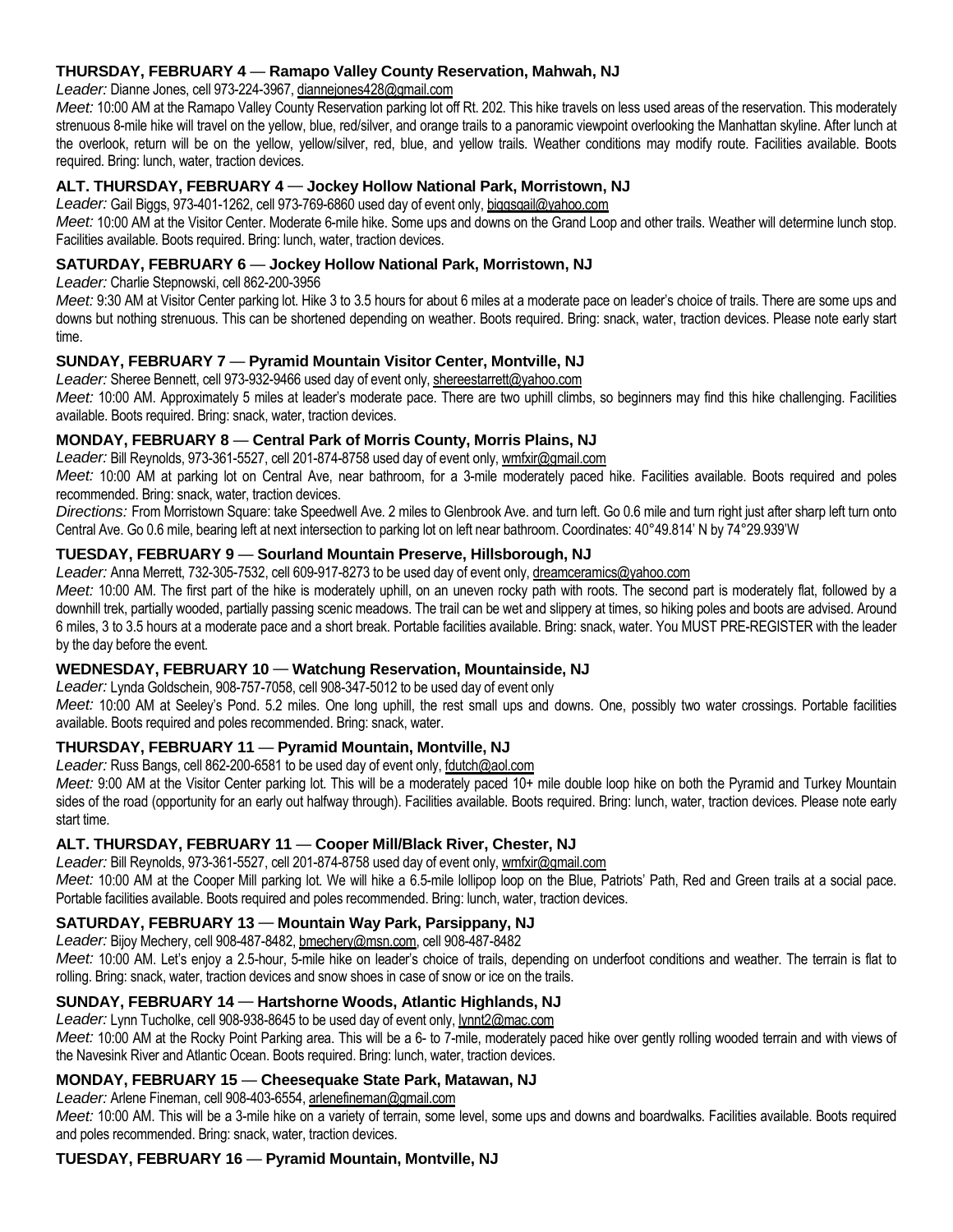#### *Leader:* Dianne Jones, cell 973-224-3967, diannejones428@gmail.com

*Meet:* 9:30 AM at the Pyramid Mountain Visitor Center. This is a 4- to 5-mile loop hike on the Turkey Mountain side at a moderate pace. We will snowshoe if conditions permit. Rentals available (call ahead to make your own arrangements). Facilities available. Boots required. Bring: snack, water. Please note early start time.

## **WEDNESDAY, FEBRUARY 17** *—* **Jockey Hollow National Park, Morristown, NJ**

Leader: Gail Biggs, 973-401-1262, cell 973-769-6860 used day of event only, biggsgail@yahoo.com *Meet:* 10:00 AM at the Visitors Center. Hike 4-5 miles on various trails to Mt. Kemble overlook. Boots required. Bring: snack, water.

## **THURSDAY, FEBRUARY 18** *—* **Johnsontown Circle, Harriman State Park, NY**

*Leader:* Bill Correa, cell 917-656-3015, correa.bill@gmail.com

*Meet:* 10:00 AM. This approximately 8-mile, moderately strenuous hike will include the Blue Disk, RD and TMI trails with a stop at Claudius Smith Rock. No facilities available. Boots required. Bring: lunch, water, traction devices.

## **ALT. THURSDAY, FEBRUARY 18** *—* **Silas Condict County Park, Kinnelon, NJ**

*Leader:* Diane Willer, cell 973-713-3066, dwiller34@gmail.com

*Meet:* 10:00 AM. We will meet at the parking lot across from the picnic pavilion. A moderate hike of about 5 miles. In the morning we will hike a 3-mile rugged trail with some ups and downs, nice views and some interesting features. After lunch along the shore of Canty's Lake, we will wander on the park's older trails. Opportunity for an early out either before or after lunch. Portable facilities available. Boots required and poles recommended. Bring: lunch, water, traction devices. You MUST PRE-REGISTER with the leader by the day before the event.

## **SATURDAY, FEBRUARY 20**

No hike is scheduled as of this printing. Leaders wishing to lead a hike are encouraged to post a hike at least three days prior to this date. Send the listing to TSRregistration@outlook.com.

## **SUNDAY, FEBRUARY 21** *—* **Huber Woods County Park, Rumson, NJ**

*Leader:* Donna Schweitzer, cell 908-433-4321, dschweitzeremail@aol.com

Meet: 9:00 AM in parking lot of Environmental Center. We will cover 4-5 miles on a variety of trails, rolling hills, some rocks and tree roots. We will pass open fields, woods, ponds, old farm buildings, old gravestones, etc. There might be one small swampy area. This is part of the Monmouth County Park System. Boots required and poles recommended. Bring: snack, water. Please note early start time.

*Directions:* 25 Browns Dock Road, Rumson, NJ

## **MONDAY, FEBRUARY 22** *—* **RR Greenway Trail, Metuchen, NJ**

*Leader:* Ken Donhauser, cell 732-616-7409 to be used day of event only, kendonhauser@gmail.com *Meet:* 10:00 AM. Level paved walkway, about 3 miles. Sneakers okay; perfect for beginners. Portable facilities available. Bring water. *Directions:* 701 Middlesex Ave., Metuchen, (opposite Fulton Bank) 3.0 miles west of GSP Exit 132.

## **TUESDAY, FEBRUARY 23**

No hike is scheduled as of this printing. Leaders wishing to lead a hike are encouraged to post a hike at least three days prior to this date. Send the listing to TSRregistration@outlook.com.

## **WEDNESDAY, FEBRUARY 24** *—* **Pyramid Mountain, Kinnelon, NJ**

*Leader:* Gail Biggs, 973-401-1262, cell 973-769-6860 used day of event only, biggsgail@yahoo.com

*Meet:* 10:00 AM at Kincaid parking lot (NOT VISITOR CENTER LOT). A 5-mile hike on the Yellow and Black Dot Kincaid trails to Bear Rock and return on the Yellow trail. Boots required. Bring: snack, water.

## **THURSDAY, FEBRUARY 25** *—* **RR-Greenway Trail, Metuchen, NJ**

*Leader:* Ken Donhauser, cell 732-616-7409 to be used day of event only, kendonhauser@gmail.com *Meet:* 10:00 AM at 701 Middlesex Ave., Metuchen (opposite Fulton Bank) for a MONDAY-LEVEL HIKE on a paved walkway of 3 miles. Sneakers okay; perfect for beginners. Bring water.

## **ALT. THURSDAY, FEBRUARY 26**

No hike is scheduled as of this printing. Leaders wishing to lead a hike are encouraged to post a hike at least three days prior to this date. Send the listing to TSRregistration@outlook.com

## **SATURDAY, FEBRUARY 27** *—* **Sourland Mountain Preserve, Hillsborough, NJ**

*Leader:* Lynn Tucholke, cell 908-938-8645 to be used day of event only, lynnt2@mac.com

*Meet:* 10:00 AM. This hike is a moderate 6-mile, 3-hour hike over uneven, rocky terrain. There is an approximately 400 ft climb at the beginning of the hike. Boots required. Bring: lunch, water.

## **SUNDAY, FEBRUARY 28** *—* **Silas Condict City Park, Kinnelon, NJ**

*Leader:* Dave and Naomi Sutter, cell 973-568-2721 used day of event only, DSutter@gmail.com

*Meet:* 9:00 AM. Hike four miles at a moderate pace traversing white trail and utilizing yellow bypass to avoid exposed ledge. Expect exit by noon. Boots required. Bring: snack, water, traction devices. Please note early start time.

*Directions:* On entering park proceed uphill to first lot.

## **MONDAY, MARCH 1** *—* **Washington Valley Park, Martinsville, NJ**

*Leader:* Arlene Fineman, cell 908-403-6554, arlenefineman@gmail.com

*Meet:* 10:00 AM. We will hike 2.6 miles on the Washington Valley Reservoir Loop via Red, White and Fire trails for an easy walk that features a lake. Bring: snack, water.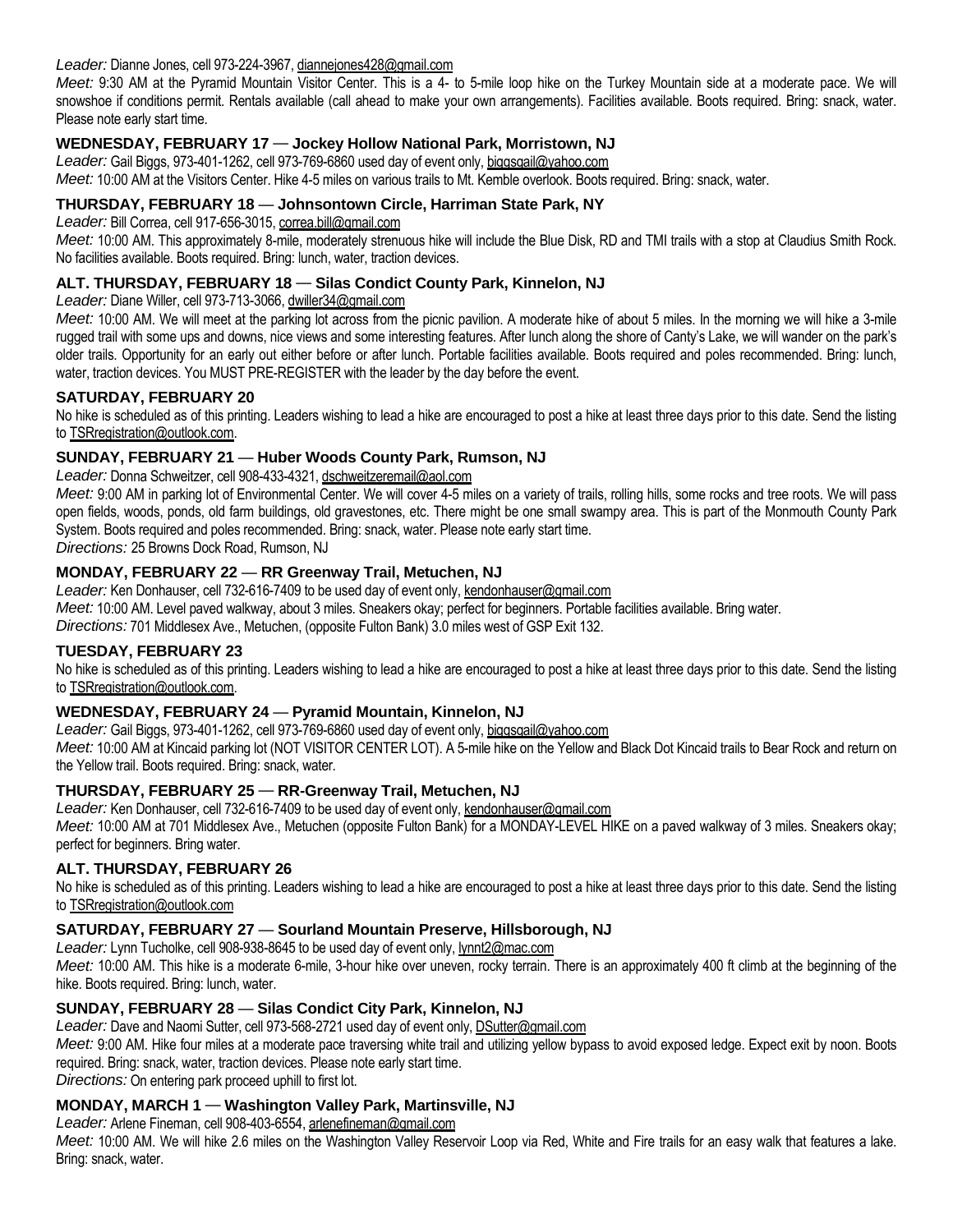# **TUESDAY, MARCH 2**

No hike is scheduled as of this printing. Leaders wishing to lead a hike are encouraged to post a hike at least three days prior to this date. Send the listing to TSRregistration@outlook.com.

## **WEDNESDAY, MARCH 3** *—* **Mahlon Dickerson Reservation, Jefferson, NJ**

*Leader:* Bill Reynolds, 973-361-5527, cell 201-874-8758 used day of event only, wmfxir@gmail.com

*Meet:* 10:00 AM at Saffin Rock Rill parking lot for a 4+ mile moderately paced 2-hour hike around Saffin Pond and back. No facilities available. Boots required and poles recommended. Bring: snack, water, bug spray.

## **THURSDAY, MARCH 4**

No hike is scheduled as of this printing. Leaders wishing to lead a hike are encouraged to post a hike at least three days prior to this date. Send the listing to TSRregistration@outlook.com

## **ALT. THURSDAY, MARCH 4** *—* **Plainsboro Preserve, East Windsor, NJ**

*Leader:* Anna Merrett, 732-305-7532, cell 609-917-8273 to be used day of event only, dreamceramics@yahoo.com

*Meet:* 10:00 AM at 80 Scotts Corner Road, Cranbury, NJ. Meander through wooded trails and meadows around the scenic McCormack Lake. Visit a small peninsula and take in the views. Please wear waterproof boots as trails can be muddy. Around 5 miles at a moderate pace. No elevation. Facilities available. Bring: snack, water.

*Directions:* Follow US Route 1 North or South to the Scudders Mill Road exit in Plainsboro. Exit on Scudder's Mill Road and follow to the traffic light at the intersection with Dey Road (County Road 614). Make a left onto Dey Road and follow to the first traffic light which is Scotts Corner Road. Turn left onto Scotts Corner Road. Plainsboro Preserve is one mile up on the left. Turn left and follow to the parking lot.

From NJ Turnpike: Exit at 8A and pass through toll booth. Once through the toll follow sign for South 535 to West 32, Route 130 and Cranbury. At the traffic light, following the sign with the same information, make a left onto South 535 (Cranbury-South River Rd.). After 0.2 miles bear to the right at the intersection (the first light) to get onto 32 West over Route 130, so you will need to be in the straight only lane. Cross over Route 130 and you are now on Friendship Road. Go 3.7 miles and come to an intersection with a large open space sign in front of you. Bear to the right at this intersection. The Preserve is 0.4 miles on the right side of the road. If you pass Community Park, you have gone too far.

## **SATURDAY, MARCH 6** *—* **Ken Lockwood Gorge, Highbridge, NJ**

#### *Leader:* Charlie Stepnowski, cell 862-200-3956

Meet: 10:00 AM. Hike about 3 hours (5 miles) on leader's choice of trails. Mostly flat terrain on possibly icy trails due to time of year. This is a moderate hike, but be prepared for ice. Boots required. Bring: snack, water, traction devices.

## **SUNDAY, MARCH 7** *—* **Norvin Green State Forest, Ringwood, NJ**

Leader: Sheree Bennett, cell 973-932-9466 used day of event only, shereestarrett@yahoo.com

*Meet:* 9:00 AM at the New Weis Ecology Center parking lot. This will be a strenuous hike of 8 miles at the leader's moderate pace with several steep ascents. This hike is not for beginners. Note: cell phone service is very poor at trailhead; facilities available. Boots required. Bring: lunch, water, traction devices. Please note early start time.

## **MONDAY, MARCH 8** *—* **Nomahegan Park, Cranford, NJ**

*Leader:* Ken Donhauser, cell 732-616-7409 to be used day of event only, kendonhauser@gmail.com

Meet: 10:00 AM. We will start this 3-mile hike on paved trails from the parking lot on Kenilworth Ave. near the corner with the Springfield Ave. baseball fields and across the street from Nomahegan Ct. Portable facilities available. Bring: water.

*Directions:* Take EITHER the GSP to Exit 138, then turn left onto Galloping Hill Rd., which changes name to Kenilworth Blvd. OR take Route 22 to Springfield Ave. toward Cranford, staying on Kenilworth Blvd. when Springfield turns right.

## **TUESDAY, MARCH 9** *—* **Sourland Mountain Preserve, Hillsborough, NJ**

Leader: Anna Merrett, 732-305-7532, cell 609-917-8273 to be used day of event only, dreamceramics@yahoo.com

*Meet:* 10:00 AM. The first part of the hike is moderately uphill, on an uneven rocky path with roots. The second part is moderately flat, followed by a downhill trek, partially wooded, partially passing scenic meadows. The trail can be wet and slippery at times, so hiking poles and boots are advised. Around 6 miles, 3 to 3.5 hours at a moderate pace and a short break. Portable facilities available. Bring: snack, water. You MUST PRE-REGISTER with the leader by the day before the event.

## **WEDNESDAY, MARCH 10** *—* **Chimney Rock Park, Martinsville, NJ**

*Leader:* Lynda Goldschein, 908-757-7058, cell 908-347-5012 to be used day of event only

*Meet:* 10:00 AM at back of large parking lot. Total distance is 5 miles and includes part of Washington Valley Park with an out at 4 miles. Facilities available. Boots required and poles recommended. Bring: snack, water.

## **THURSDAY, MARCH 11**

No hike is posted as of this writing. Leaders wishing to lead a hike are encouraged to post a hike at least three days prior to this date. Send the listing to TSRregistration @outlook.com

## **ALT. THURSDAY, MARCH 11** *—* **Jonathan Woods, Denville, NJ**

Leader: Bill Reynolds, 973-361-5527, cell 201-874-8758 used day of event only, wmfxir@gmail.com

*Meet:* 10:00 AM in the parking lot off of Old Beach Glen Rd. 5- to 6-mile hike on various trails at a social pace with some hills. No facilities available. Boots required and poles recommended. Bring: lunch, water, traction devices.

*Directions:* I-80 to Exit 37 (Hibernia/Green Pond Rd.). Head North on Green Pond Rd. for about 2 miles. Turn right on Meriden Rd. Go about 0.3 miles to Old Beach Glen Rd. and turn right. In about 0.2 miles, look for parking lot entrance on right.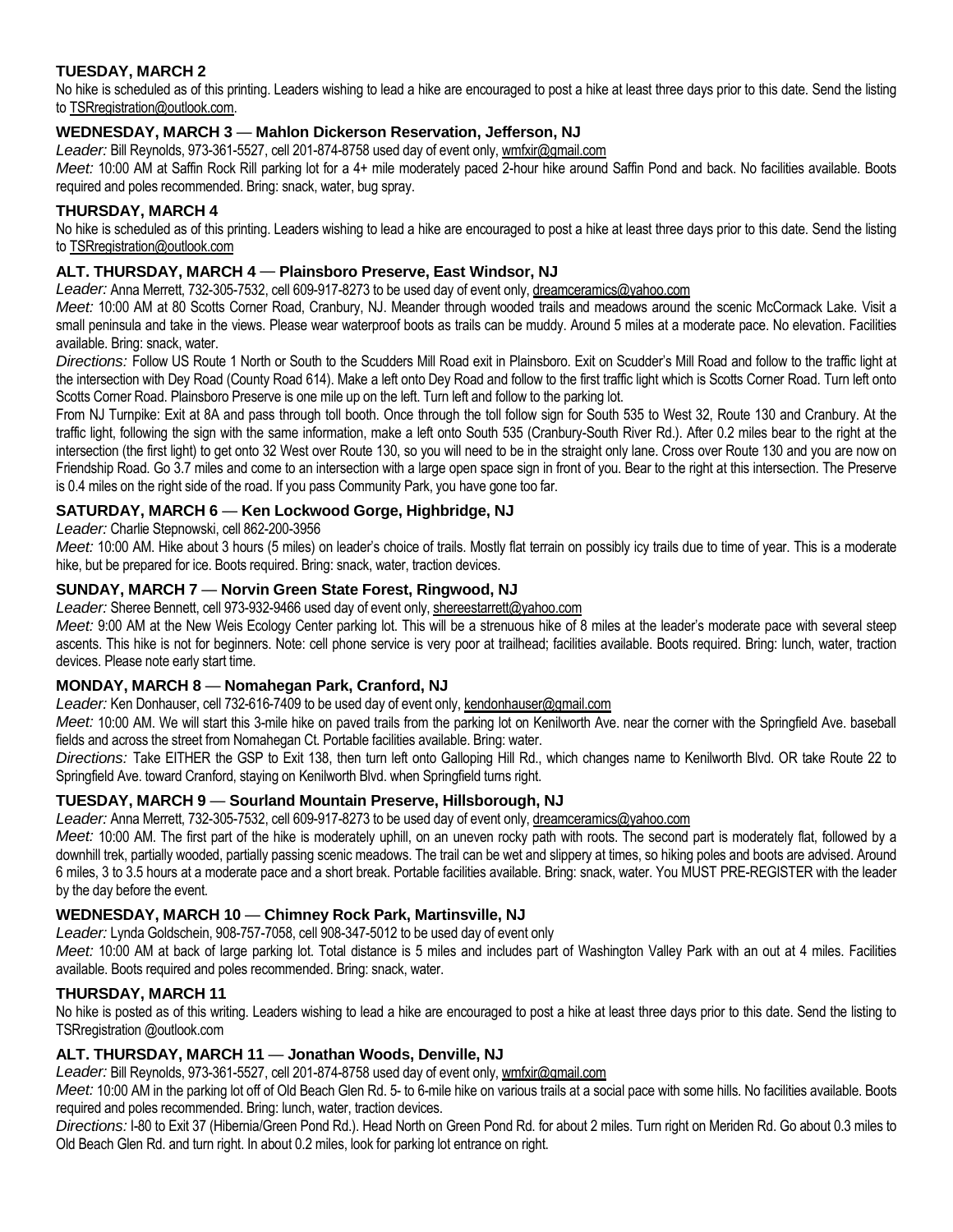## **SATURDAY, MARCH 13** *—* **Bramhall Terrace, South Mountain Reservation, NJ**

*Leader:* Bijoy Mechery, cell 908-487-8482, bmechery@msn.com, cell 908-487-8482

*Meet:* 10:00 AM. Let's enjoy a brisk 2.5-hour, 5-mile hike on leader's choice of trails, depending on underfoot conditions and weather. The terrain is flat to rolling with one uphill section. Meet at 9:45 AM for 10:00 AM start. Bring: snack, water, traction devices, snow shoes in case of snow/ice on the trails.

#### **SUNDAY, MARCH 14**

No hike is scheduled as of this printing. Leaders wishing to lead a hike are encouraged to post a hike at least three days prior to this date. Send the listing to TSRregistration@outlook.com.

#### **MONDAY, MARCH 15** *—* **Lewis Morris Park, Morristown, NJ**

*Leader:* Bill Reynolds, 973-361-5527, cell 201-874-8758 used day of event only, wmfxir@gmail.com

*Meet:* 10:00 AM at the lowest parking lot, Sunrise Lake area. Enjoy an easy walk, about 3 miles to Dismal Harmony and back. Boots required. Bring: water, bug spray.

#### **TUESDAY, MARCH 16** *—* **Lake Skannatati, Harriman State Park, NY**

*Leader:* Dianne Jones, cell 973-224-3967, diannejones428@gmail.com

*Meet:* 10:00 AM. This 6- to 7-mile hike will take the ASB, Dunning, RD and Long Path trails with a stop at the Pine Swamp Mine (requires a steep climb). Boots required. Bring: lunch, water, traction devices.

## **WEDNESDAY, MARCH 17** *—* **Hacklebarney State Park, Long Valley, NJ**

*Leader:* Bill Reynolds, 973-361-5527, cell 201-874-8758 used day of event only, wmfxir@gmail.com

*Meet:* 10:00 AM in the parking lot near the kiosk. This will be a 4-mile, 2-hour hike at a pace to allow picture taking along the Black River with some waterfalls and scenic views. There is a combination of paved paths and rocky trails suitable for beginners. Facilities available. Boots required and poles recommended. Bring: snack, water, hat.

#### **THURSDAY, MARCH 18** *—* **Nomahegan Park, Cranford, NJ**

*Leader:* Ken Donhauser, cell 732-616-7409 to be used day of event only, kendonhauser@gmail.com

*Meet:* 10:00 AM. THIS IS A MONDAY LEVEL HIKE. Meet at parking lot on Kenilworth Blvd., near corner with Springfield Ave. baseball fields and across the street from Nomahegan Ct. The hike will be 3+ miles on paved trails. Portable facilities available. Bring water.

*Directions:* Take EITHER the Garden State Parkway to Exit 138, then turn left onto Galloping Hill Rd., which changes name to Kenilworth Blvd. OR take Route 22 to Springfield Ave. toward Cranford, staying straight onto Kennilworth Blvd. when Springfield Ave. turns right.

#### **ALT. THURSDAY, MARCH 18**

No hike is posted as of this printing. Leaders wishing to lead a hike are encouraged to post a hike at least three days prior to this date. Send the posting to TSRregistration@outlook.com

## **SATURDAY, MARCH 20** *—* **Mount Tammany, Delaware Water Gap**

*Leader:* Lynn Tucholke, cell 908-938-8645 to be used day of event only, lynnt2@mac.com

*Meet:* 10:00 AM. This 3.5-mile, 3-hour hike is short, rocky and steep. We will climb up the Red Trail (1,250 feet in 1.2 miles) and down the Blue Trail (1,250 feet in 1.7 miles) at a slower pace. Boots required and poles recommended. Bring: lunch, water, bug spray.

*Directions:* GPS coordinates N 40° 58.30' W 75° 07.55'

## **SUNDAY, MARCH 21** *—* **Reeves Meadow, Harriman State Park, NY**

Leader: Sheree Bennett, cell 973-932-9466 used day of event only, shereestarrett@yahoo.com

*Meet:* 9:00 AM at Reeves Meadow Parking Lot on Seven Lakes Drive. This is a 6- to 7-mile moderate to strenuous hike with several ascents on leader's choice of trails. Exact route and distance will be weather dependent. No facilities available. Boots required. Bring: lunch, water, traction devices. Please note early start time.

## **MONDAY, MARCH 22** *—* **Great Swamp Watershed Asso., Morristown, NJ**

*Leader:* Gail Biggs, 973-401-1262, cell 973-769-6860 used day of event only, biggsgail@yahoo.com

*Meet:* 10:00 AM. Walk 2+ miles on trails and boardwalks through Conservation Management Area. Boots required.

*Directions:* From I-287 South: take Exit 33 (Harter Road). At exit ramp turn right over highway. Turn right at Lutheran Church onto Tiger Lily Lane.

From I-287 North: take Exit 33 (Harter Rd). Turn right at exit and go to end of road.

From Morristown: from South St. turn onto James St. Go 3.5 miles to Harter Road light. Turn right, then left at Lutheran Church onto Tiger Lily Lane. 91 Tiger Lily Lane.

#### **TUESDAY, MARCH 23** *—* **Mount Paul/Mahlon Dickerson, Jefferson Township, NJ**

*Leader:* Lise Greene, 973-663-4396, cell 862-268-5828 to be used day of event only,

#### lise.greene@montclair.edu

*Meet:* 10:00 AM. We will hike about 7 beautiful miles with a couple of steep uphills, stream and log crossings, rocks, and some woods roads. Bring lunch to eat overlooking a small lake at Mount Paul, a former seminary/retreat center now housing on Kean University's environmental campus. Boots required and poles recommended. Bring: lunch, water. You MUST PRE-REGISTER with the leader by the day before the event.

*Directions:* Follow the TSR directions for the picnic area in Mahlon Dickerson Reservation, then continue past that entrance on Weldon Road about 1 mile to a small lot on the right (yellow gate). If you reach the school complex on the right, you've gone a bit too far.

#### **WEDNESDAY, MARCH 24** *—* **Chimney Rock Park, Martinsville, NJ**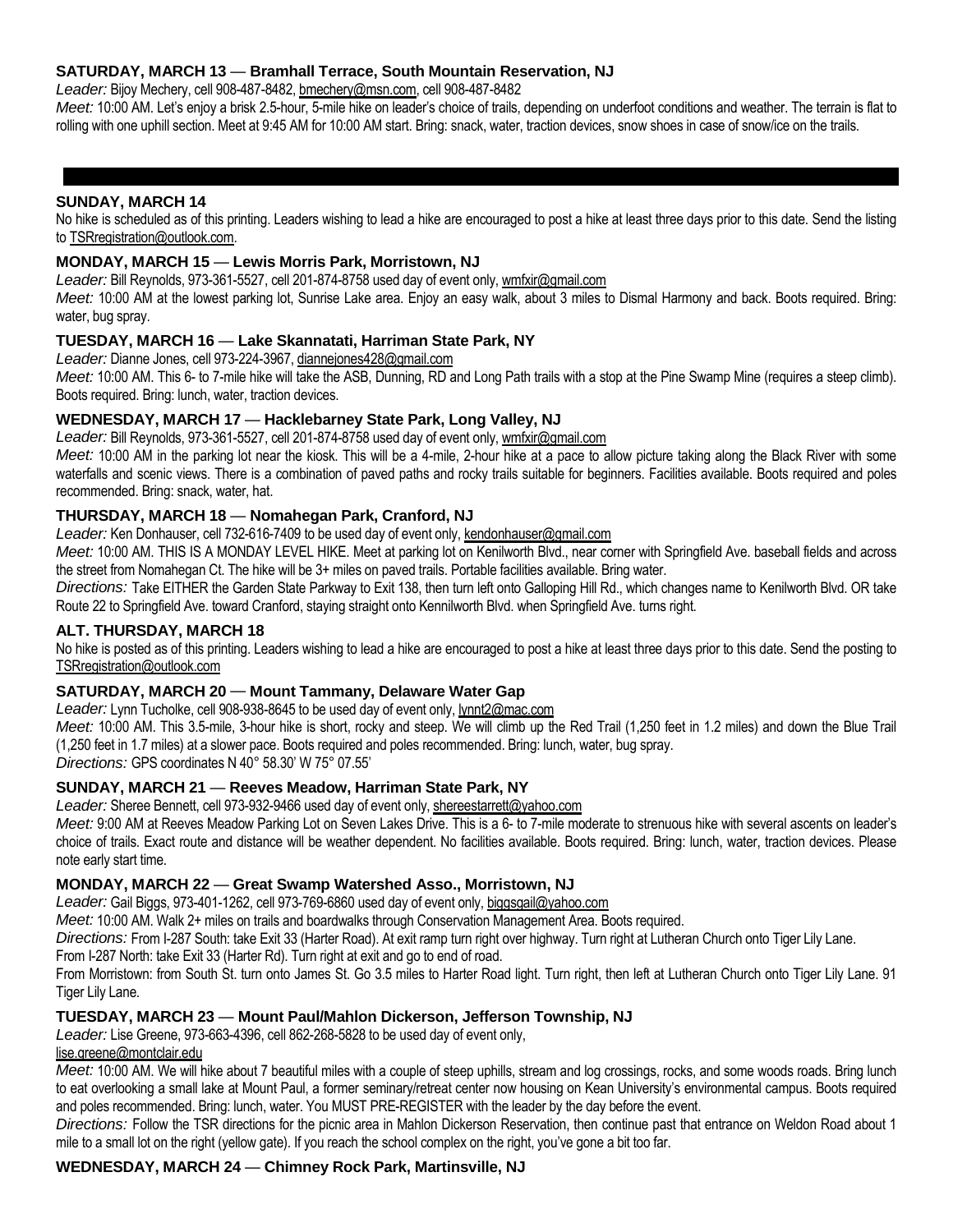*Leader:* Lynda Goldschein, 908-757-7058, cell 908-347-5012 to be used day of event only

*Meet:* 10:00 AM at back of large parking lot. Total distance is 5 miles and includes part of Washington Valley Park with an out at 4 miles. Facilities available. Boots required and poles recommended. Bring: snack, water.

#### **THURSDAY, MARCH 25**

No hike is posted as of this printing. Leaders wishing to lead a hike are encouraged to post a hike at least three days prior to this date. Send the posting to TSRregistration@outlook.com

#### **ALT. THURSDAY, MARCH 25** *—* **Plainsboro Preserve, East Windsor, NJ**

*Leader:* Anna Merrett, 732-305-7532, cell 609-917-8273 to be used day of event only, dreamceramics@yahoo.com

*Meet:* 10:00 AM at 80 Scotts Corner Road, Cranbury, NJ. Meander through wooded trails and meadows around the scenic McCormack Lake. Visit a small peninsula and take in the views. Please wear waterproof boots as trails can be muddy. Around 5 miles at a moderate pace. No elevation. Facilities available. Bring: snack, water.

*Directions:* Follow US Route 1 North or South to the Scudders Mill Road exit in Plainsboro. Exit on Scudder's Mill Road and follow to the traffic light at the intersection with Dey Road (County Road 614). Make a left onto Dey Road and follow to the first traffic light which is Scotts Corner Road. Turn left onto Scotts Corner Road. Plainsboro Preserve is one mile up on the left. Turn left and follow to the parking lot.

From NJ Turnpike: Exit at 8A and pass through toll booth. Once through the toll follow sign for South 535 to West 32, Route 130 and Cranbury. At the traffic light, following the sign with the same information, make a left onto South 535 (Cranbury-South River Rd.). After 0.2 miles, bear to the right at the intersection (the first light) to get onto 32 West over Route 130, so you will need to be in the straight only lane. Cross over Route 130 and you are now on Friendship Road. Go 3.7 miles and come to an intersection with a large open space sign in front of you. Bear to the right at this intersection. The Preserve is 0.4 miles on the right side of the road. If you pass Community Park, you have gone too far.

## **SATURDAY, MARCH 27** *—* **Cheesequake State Park, Matawan, NJ**

*Leader:* Jay Dibble, 908-289-8813, cell 908-209-2936 to be used day of event only

*Meet:* 10:00 AM. Hike 4+ miles at a moderate pace over both flat and hilly terrain. Bring: snack, water.

*Directions:* When you enter the park go straight to a T intersection, turn left and follow signs to the lake.

## **SATURDAY, MARCH 27** *—* **Parlin, Sayreville Roundabout, NJ**

*Leader:* Gary Petrie, 732-257-0137

*Meet:* 9:30 AM at Boston Market in Midstate Mall, East Brunswick. This 5- to 6-mile walk will begin and end in a park. We will be walking through residential areas and by the Raritan River waterfront where you will see the former site of the largest brick manufacturer in the country. You MUST PRE-REGISTER with the leader by the day before the event. Please note early start time.

*Directions:* 300 State Route 18, East Brunswick (at intersection of Rte. 18 and Tices Lane)

#### **SUNDAY, MARCH 28** *—* **Johnsontown Circle, Harriman State Park, NY**

*Leader:* Joe Serpe, cell 908-616-0394, JSerpe1@gmail.com, Margo Serpe, cell 732-599-1103, MargoSerpe@gmail.com *Meet:* 10:00 AM at end of Johnsontown Road in Harriman State Park. This moderately paced hike will be approximately 7 miles long and will include hiking on the Blue Disc, TMI, RD, and WB with stops at Claudius Smith Den. No facilities available. Boots required. Bring: lunch, water.

## **MONDAY, MARCH 29** *—* **Loantaka Brook Reservation, Morristown, NJ**

*Leader:* Gail Biggs, 973-401-1262, cell 973-769-6860 used day of event only, biggsgail@yahoo.com *Meet:* 10:00 AM. Hike paved and wooded trails for three miles from Kitchell Road to Dodge Estate Trail and return. Facilities available.

*Directions:* See Club Directions Loantaka Brook #1- Kitchell Rd.

## **TUESDAY, MARCH 30** *—* **Appalachian Trail Series Hike #8,**

## **Deckertown Turnpike, Sussex, NJ**

#### *Leader:* Alan Breach, cell 973-600-3846, abreach@ptd.net

Meet: 10:00 AM. This is a moderately strenuous 7-mile hike on the AT to the Rutherford Shelter, returning on the Iris Trail. Historic stagecoach foundation, views, lunch at AT Shelter. Boots required. Bring: lunch, water.

*Directions:* Take Route 23 North. 5.7 miles after the town of Sussex turn left onto Libertyville Road. After intersection road becomes Deckertown Turnpike. Go approximately 4 miles and park on right in AT parking lot. N41 15.148 W74 41.371

## **WEDNESDAY, MARCH 31** *—* **Jefferson Lake and Sunset Branch Loop, Byram Twp., NJ**

*Leader:* Bill Reynolds, 973-361-5527, cell 201-874-8758 used day of event only, wmfxir@gmail.com

*Meet:* 10:00 AM. Coordinates: 40.93587, -74.72239. Park in the rear of SALT Gastro Pub on the left. The trail starts in the back right-hand corner of the parking lot. A 4.4-mile lightly trafficked loop trail located near Byram Twp. that features a lake and is rated as moderate. The trail offers a number of activity options. No facilities available. Boots required and poles recommended. Bring: snack, water, bug spray, hat.

*Directions:* Rt. 80 to Exit 25, 206 North. Go 2.2 miles to the closed SALT Gastro Pub on the left.

# **THURSDAY, APRIL 1** *—* **Lake Tiorati, Harriman State Park, NY**

*Leader:* Dianne Jones, cell 973-224-3967, diannejones428@gmail.com

*Meet:* 9:30 AM. This 8-mile hike takes the RD through Times Square, continues on the Lichen and ABS trails to the Lemon Squeezer, returning on the AT. Boots required. Bring: lunch, water. Please note early start time.

## **ALT. THURSDAY, APRIL 1** *—* **Voorhees State Park, Glen Gardner, NJ**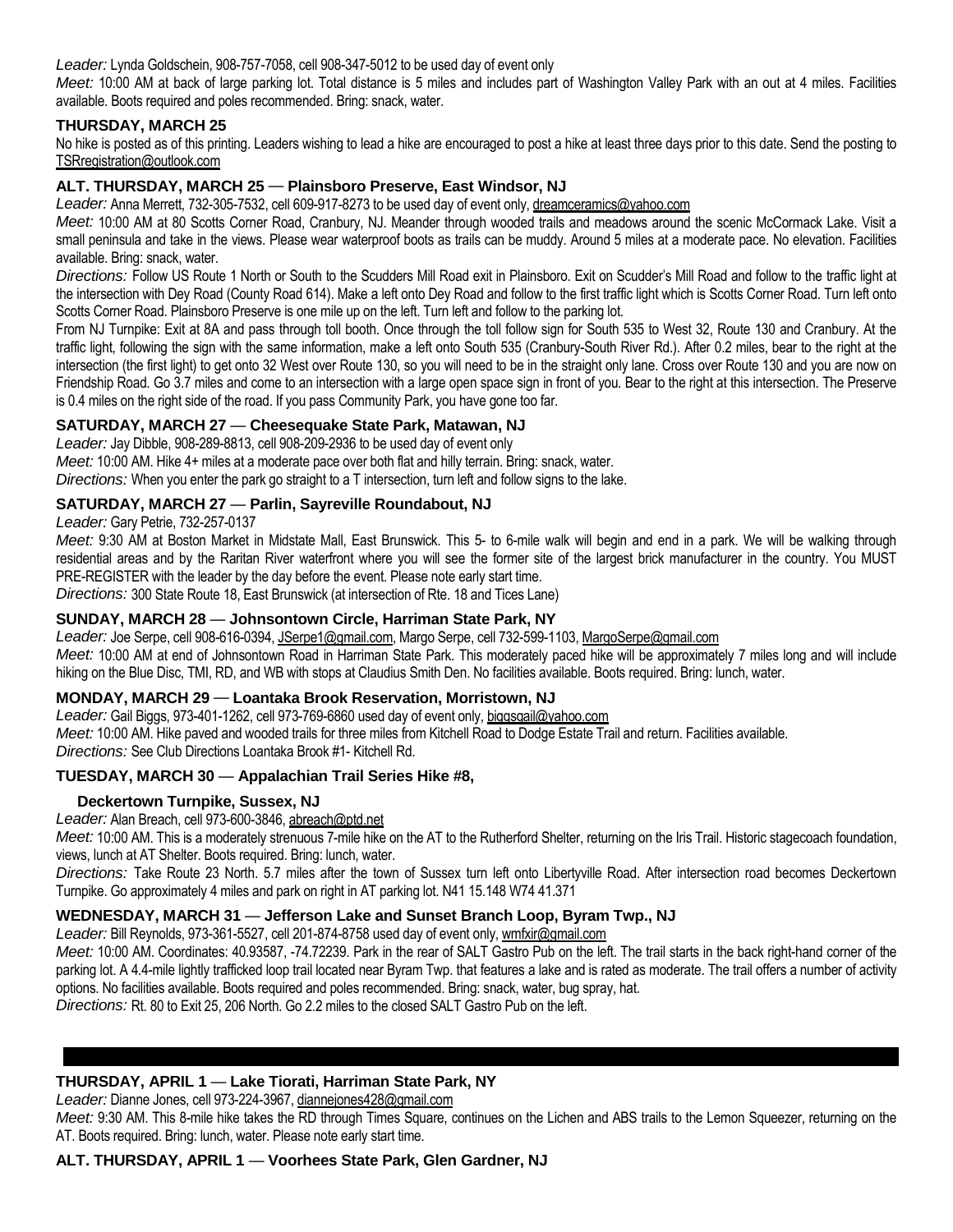*Leader:* Bill Reynolds, 973-361-5527, cell 201-874-8758 used day of event only, wmfxir@gmail.com

*Meet:* 10:00 AM in the parking area approx. 0.25 miles past the park office on the right. Please note that the park entrance is opposite Voorhees High School. The hike will cover approximately 5 miles at a moderate pace. Bring: snack, water. Boots required.

## **SATURDAY, APRIL 3** *—* **Pyramid Mountain, Montville, NJ**

*Leader:* Charlie Stepnowski, cell 862-200-3956

Meet: 9:30 AM at Visitor Center Parking Lot. Hike 5+ miles, about 2.5 to 3.5 hours. Moderate pace. Leader's choice of trails. Boots required. Bring: snack, water. Please note early start time.

#### **SUNDAY, APRIL 4**

No hike is scheduled as of this printing. Leaders wishing to lead a hike are encouraged to post a hike at least three days prior to this date. Send the listing to TSRregistration@outlook.com.

## **MONDAY, APRIL 5** *—* **Johnson Park, Piscataway, NJ**

*Leader:* Debby Bronner, cell 201-563-1648, debbybronner@gmail.com

*Meet:* 10:00 AM at the zoo parking lot inside Johnson Park. Pleasant 3-mile walk on paved paths throughout the park alongside the Raritan River. Halfway through the walk we can visit a restored 18th century village in the park. Plenty of picnic tables if you want to bring a snack for after the walk. Facilities available. Bring water.

*Directions:* From Route 287 Take Exit 9 (Highland Park). Follow River Rd. toward Highland Park (approximately 4.3 miles). Turn right onto Johnson Dr. (Cedar Lane is on the left, but turn right onto Johnson). Follow Johnson Dr. for 0.6 miles. Turn right onto Tulip Dr. to the parking lot on the right. The left side of the parking lot is a small fenced-in zoo area; the right side of the parking lot is a playground. From Route 18 traveling North: Exit right at Rt. 27, Highland Park.

Go over the bridge and turn left onto River Rd. Go 0.6 miles and turn left onto Johnson Drive. Follow from Johnson Drive above.

## **TUESDAY, APRIL 6** *—* **Rt. 106, Harriman State Park, NY**

*Leader:* Jodi Ordover, cell 201-264-4206, jodi.ordover@gmail.com

*Meet:* 10:00 AM at the White Bar trailhead parking lot on Rt. 106. This moderately-strenuous hike climbs Parker Cabin and Tom Jones mountains. We will cover 5-6 miles, with a few scenic view points. No facilities available. Boots required and poles recommended. Bring: lunch, water, bug spray.

*Directions:* From NYS Rt. 17N, north of Tuxedo, turn left at the light for Rt. 17A. At the stop sign, instead of turning left onto 17A, turn right onto Rt. 106, which goes over Rt. 17 and the NYS Thruway. Continue on Rt. 106 for approximately 2.5 miles to the parking area on the right side.

## **WEDNESDAY, APRIL 7** *—* **Watchung Reservation, Mountainside, NJ**

*Leader:* Lynda Goldschein, 908-757-7058, cell 908-347-5012 to be used day of event only *Meet:* 10:00 AM at Seeley's Pond. Hike about 5.2 miles. One long uphill, the rest small ups and downs. One, possibly two water crossings. Portable facilities available. Boots required and poles recommended. Bring: snack, water.

## **THURSDAY, APRIL 8** *—* **Appalachian Trail Series Hike #9,**

## **Stokes State Forest, Branchville, NJ**

*Leader:* Alan Breach, cell 973-600-3846, abreach@ptd.net

*Meet:* 10:00 AM. This is a moderately strenuous 10- to 11-mile out-and-back hike on the AT to Sunrise Mt. Many views and fire tower. Boots required. Bring: lunch, water.

*Directions:* See Stokes State Forest, #1

## **ALT. THURSDAY, APRIL 8** *—* **Pyramid Mountain, Kinnelon, NJ**

*Leader:* Gail Biggs, 973-401-1262, cell 973-769-6860 used day of event only, biggsgail@yahoo.com

*Meet:* 10:00 AM at Kincaid parking lot (NOT VISITOR CENTER LOT). This 6-mile, moderately paced hike will start on the Kincaid Road Trail to Bear Rock. We will go up to have lunch at an overlook, and return on the Red and Kincaid Trails. Bring: lunch, water.

## **SATURDAY, APRIL 10** *—* **East Brunswick Park to Park Roundabout, East Brunswick, NJ**

*Leader:* Gary Petrie, 732-257-0137

*Meet:* 9:30 AM at Boston Market in Midstate Mall, East Brunswick. We will be hiking about 5 miles in wooded areas of suburbia which will include some of East Brunswick's parks. We will also pass through the East Brunswick Historical District. We will also "achieve great heights" by walking through a "marble orchard" and view some nice panoramas. You MUST PRE-REGISTER with the leader by the day before the event. Please note early start time. *Directions:* 300 Rt. 18, East Brunswick (at intersection of Rt.18 and Tices Lane)

## **SUNDAY, APRIL 11** *—* **Norvin Green State Forest, Wanaque, NJ**

*Leader:* Joe Serpe, cell 908-616-0394, JSerpe1@gmail.com, Margo Serpe, cell 732-599-1103, MargoSerpe@gmail.com

*Meet:* 10:00 AM at New Weis Ecology Center parking lot. This moderately paced hike will be approximately 6-7 miles long and will travel on various trails. Note cell phone service is very poor at the trailhead. No facilities available. Boots required. Bring: lunch, water.

## **MONDAY, APRIL 12** *—* **Somerset County Education Center, Basking Ridge, NJ**

*Leader:* Bill Reynolds, 973-361-5527, cell 201-874-8758 used day of event only, wmfxir@gmail.com

*Meet:* 10:00 AM in the parking lot. Hike will be 3-4 miles on various flat trails and boardwalks. No facilities available. Boots required. Bring: snack, water, bug spray.

## **TUESDAY, APRIL 13** *—* **Appalachian Trail Series Hike #10, Rt. 23 AT Parking, Wantage, NJ**

*Leader:* Alan Breach, cell 973-600-3846, abreach@ptd.net

*Meet:* 10:00 AM. This is a moderate 5- to 6-mile hike on the AT to Route 519, back to HP Shelter and return to vehicles via access trail. We will stop at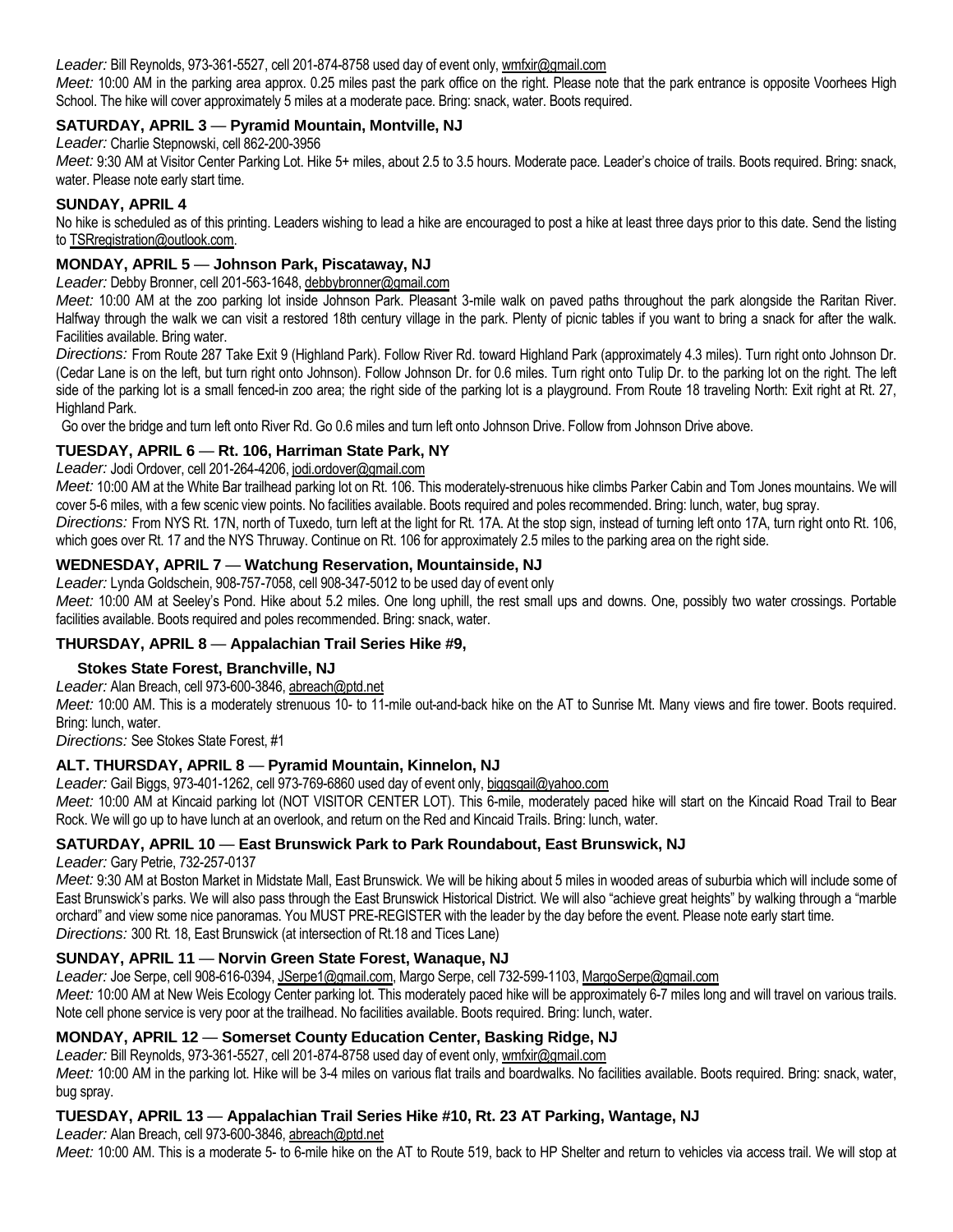viewing platform and lunch at shelter. Visit to High Point Monument is an option. Boots required. Bring: lunch, water. *Directions:* GPS 41.302802, -74.667383. From Rt. 23 and Rt. 519 intersection, continue north about 3 miles, AT parking lot will be on your left.

## **WEDNESDAY, APRIL 14** *—* **D&R Canal/Colonial Park, Somerset, NJ**

*Leader:* Debby Bronner, cell 201-563-1648, debbybronner@gmail.com

*Meet:* 10:00 AM at Parking lot A near the Rose Garden inside Colonial Park. We will walk along the Delaware and Raritan Canal for 5-6 miles at a moderate pace on a flat path. Rain cancels. Facilities available. Bring: snack, water.

#### **THURSDAY, APRIL 15** *—* **Ramapo Mountain State Forest, Oakland, NJ**

*Leader:* Louis Thompson, 732-577-9413, cell 732-239-1012 to be used day of event only,

ltpt1@yahoo.com

*Meet:* 10:00 AM at the lower parking lot on Skyline Drive. This will be an 8- to 9-mile hike. We will start on the blue trail, follow the yellow, red, orange, blue, and white to the castle ruins, then back to the blue, to the parking lot. Boots required. Bring: lunch, water.

## **ALT. THURSDAY, APRIL 15** *—* **Wawayanda State Park, Hewitt, NJ**

*Leader:* Carolyn and Jim Canfield, 973-728-9774, cmjwcanfield@gmail.com

*Meet:* 10:00 AM at Wawayanda State Park Boat Launch parking. This moderate 6+ mile hike will circle the lake on the newly created Lake Loop Trail. Bring water.

## **SATURDAY, APRIL 17** *—* **Hartshorne Woods, Atlantic Highlands, NJ**

*Leader:* Jay Dibble, 908-289-8813, cell 908-209-2936 to be used day of event only

*Meet:* 10:00 AM at Rocky Point parking area. 6 miles at a moderate pace over mostly gently rolling terrain. Some hills, but nothing too strenuous. Boots required. Bring: snack, water.

## **SUNDAY, APRIL 18** *—* **Kakiat County Park, Montebello, NY**

Leader: Sheree Bennett, cell 973-932-9466 used day of event only, shereestarrett@yahoo.com

*Meet:* 9:00 AM. This is a strenuous hike with a lot of ups and downs at leader's moderate pace. The hike is 8.4 miles with 1700 feet elevation gain. Portable facilities may be available. Boots required. Bring: lunch, water. Please note early start time.

*Directions:* From Suffern New York, take Rt. 202 East approximately 3.4 miles to the park entrance on the left. Park entrance is across from the Viola Elementary School located at 557 Route 202, Montebello, NY.

## **MONDAY, APRIL 19** *—* **Jockey Hollow National Park, Morristown, NJ**

*Leader:* Carol Czajkowski, 973-539-4084, cell 973-580-9859 to be used day of event only, martinandcarol2@gmail.com *Meet:* 10:00 AM at the Visitor Center. This will be a pleasant walk in our National Park for 1.5 hours. Rain cancels. Facilities available. Boots required. Bring: water.

## **TUESDAY, APRIL 20** *—* **Reeves Meadow, Harriman State Park, NY**

*Leader:* Louis Thompson, 732-577-9413, cell 732-239-1012 to be used day of event only,

ltpt1@yahoo.com

*Meet:* 10:00 AM at the Reeves Meadow Visitor Center. The hike will be a moderately strenuous 6-7 miles on the Pine Meadow, Kakiat, and Raccoon Brook trails. There is about 1,500 feet of elevation, and a few very steep sections. No facilities available. Boots required. Bring: lunch, water.

## **WEDNESDAY, APRIL 21** *—* **Watchung Reservation, Mountainside, NJ**

*Leader:* Lynda Goldschein, 908-757-7058, cell 908-347-5012 to be used day of event only

*Meet:* 10:00 AM at Seeley's Pond. Hike about 5.2 miles. One long uphill, the rest small ups and downs. One, possibly two water crossings. Portable facilities available. Boots required and poles recommended. Bring: snack, water.

## **THURSDAY, APRIL 22** *—* **Watchung Reservation, Mountainside, NJ**

Leader: Ken Donhauser, cell 732-616-7409 to be used day of event only, kendonhauser@gmail.com

*Meet:* 10:00 AM at Trailside Nature Center parking lot on Coles Ave. THIS IS A MONDAY-LEVEL HIKE at an easy pace of 3+ miles over 2 hours. Bring water.

*Directions:* See TSR directions for Watchung Reservation #1.

## **ALT. THURSDAY, APRIL 22** *—* **Mount Paul/Mahlon Dickerson, Jefferson, NJ**

*Leader:* Lise Greene, 973-663-4396, cell 862-268-5828 to be used day of event only,

## lise.greene@montclair.edu

*Meet:* 10:00 AM at Snow Bowl parking area (on the right just BEFORE the school complex, which is 1010 Weldon Road, Oak Ridge 07438). We will hike about 7 beautiful miles with a couple of steep hills, stream and log crossings, rocks, and some woods roads. Bring lunch to eat overlooking a small lake at Mount Paul, a former seminary/retreat center now housing Kean University's environmental campus. REGISTRATION required by noon the day before the hike. Boots required and poles recommended. Bring: lunch, water.

*Directions:* Follow the TSR directions for the picnic area in Mahlon Dickerson Reservation, then continue past that entrance on Weldon Road about 1 mile to a small lot on the right (yellow gate). If you reach the school complex on the right, you've gone a bit too far.

## ƒ**FRIDAY, APRIL 23** *—* **Loantaka Brook Reservation, Morris Twp., NJ**

*Leader:* Gloria Friedman, 973-295-6864, cell 973-886-9662 to be used day of event only

*Meet:* 10:00 AM at the South Street entrance. 23 to 25-mile fairly flat ride on country roads, stopping at The Raptor Trust to eat lunch. Facilities available. Bring: lunch, water, spare tube, if possible. You MUST PRE-REGISTER with the leader by the day before the event. A helmet MUST BE WORN.

# **SATURDAY, APRIL 24** *—* **Pyramid Mountain, Montville, NJ**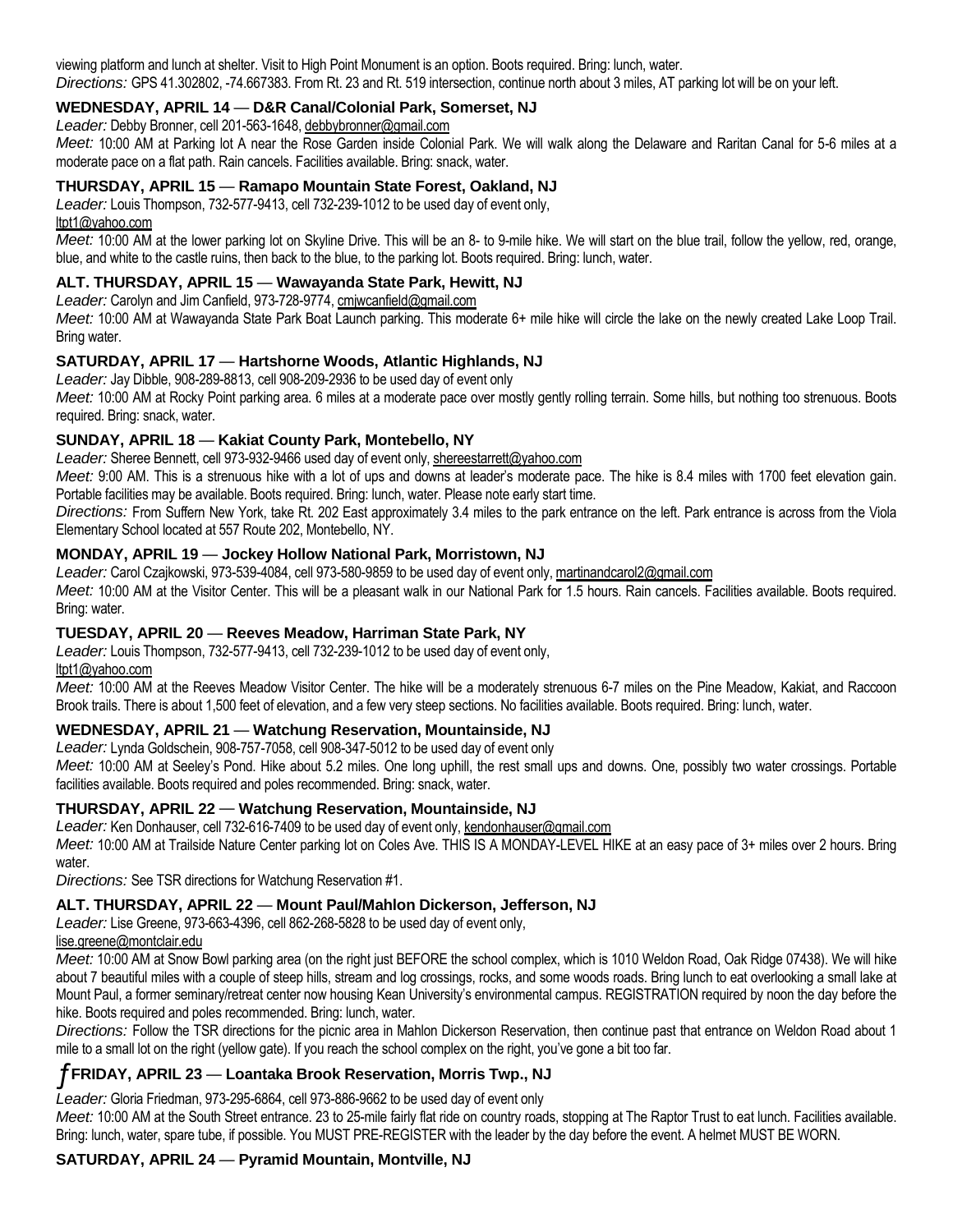*Leader:* John Jurasek, cell 845-519-4247, jurasek@optonline.net

*Meet:* 10:00 AM at Visitor Center parking lot. We will hike 5-6 miles at a moderate pace on a variety of trails. Facilities available. Boots required. Bring: lunch, water.

# **SUNDAY, APRIL 25** *—* **Abram Hewitt State Forest, Hewitt, NJ**

*Leader:* Jay Dibble, 908-289-8813, cell 908-209-2936 to be used day of event only

*Meet:* 10:00 AM. I shall be parked on the far eastern (right) side of the parking area, close to the road. 7 miles at a moderate pace. Going out is challenging, much of it over open rock. There are some steep sections. Coming back is easy. There are some great views. No facilities available. Boots required. Bring: lunch, water.

## **MONDAY, APRIL 26** *—* **Patriots' Path- Sussex Ave. to Whitehead Rd., Morristown, NJ**

*Leader:* Stan and Bev Kaltnecker, cell 201-602-4074, kaltnecs1@aol.com

*Meet:* 10:00 AM at the parking area on Sussex Avenue (CR 617). The hike will be about 1.5 hours. We will walk on Patriots' Path going out and return on paved path off Washington Valley Road. No facilities available. Boots required. Bring water.

*Directions:* From the Morristown Green take Speedwell Avenue (State Hwy. 202) to Sussex Avenue. Take Sussex Avenue for about 1.5 miles to parking lot on right.

## **TUESDAY, APRIL 27** *—* **Sourland Mountain Preserve, Hillsborough, NJ**

*Leader:* Lynn Tucholke, cell 908-938-8645 to be used day of event only, lynnt2@mac.com

*Meet:* 10:00 AM at the Sourland Mountain Preserve parking lot. This hike is a moderate 6-mile hike over uneven, rocky terrain. There is an approximately 400 ft climb at the beginning of the hike. Portable facilities available. Boots required. Bring: lunch, water, bug spray.

## **WEDNESDAY, APRIL 28** *—* **Jockey Hollow National Park, Morristown, NJ**

Leaders: Gail Biggs, 973-401-1262, cell 973-769-6860 to be used day of event only, biggsgail@yahoo.com; Janine Beer, cell 201-694-7998 to be used day of event only, beerinnj@yahoo.com

*Meet:* 10:00 AM at Visitor Center. Hike 4-5 miles on various trails to Mt. Kemble overlook. Portable facilities available. Boots required. Bring: snack, water.

## **THURSDAY, APRIL 29** *—* **Reeves Meadow, Harriman State Park, NY**

*Leader:* Louis Thompson, 732-577-9413, cell 732-239-1012 to be used day of event only,

ltpt1@yahoo.com

*Meet:* 10:00 AM at Reeves Meadow Visitor Center. The hike will be a moderately strenuous 8- 9 miles on the Pine Meadow, Kakiat, Raccoon Brook and either Reeves Brook or Seven Hills trails. No facilities available. Boots required. Bring: lunch, water.

## **ALT. THURSDAY, APRIL 29** *—* **Stephens State Park, Hackettstown, NJ**

*Leader:* Bill Reynolds, 973-361-5527, cell 201-874-8758 used day of event only, wmfxir@gmail.com

Meet: 10:00 AM. This is a 4.8 mile moderately trafficked loop trail located near Mount Olive that features a river and is rated as moderate. One short steep section with a long downhill section at end. Elevation gain: 688 feet. No facilities available. Boots required and poles recommended. Bring: lunch, water, traction devices, bug spray.

*Directions:* Coordinates: N40° 52.15', W74° 48.62' Take I-80 West to Exit 26 (Budd Lake exit). Then US 46 West 7.6 miles to second traffic light after Midas Muffler Shop. Turn right onto Willow Grove St. (CR 604). Go 1.7 miles to park sign. Turn right onto entrance road. At stop sign turn right across bridge to parking lot on left.

## **SATURDAY, MAY 1** *—* **Silas Condict Park, Kinnelon, NJ**

*Leader:* Charlie Stepnowski, cell 862-200-3956

*Meet:* 9:30 AM. Hike on leader's choice of trails about 4+ miles, 2+ hours. Portions of hike are rugged with lots of ups and downs. Not recommended for beginners. Steady rain cancels. Boots required. Bring: snack, water. Please note early start time.

*Directions:* Steep winding road to last parking lot as far as you can go

# **SUNDAY, MAY 2** *—* **Bearfort Ridge, Abram Hewitt State Forest, Hewitt, NJ**

Leader: Sheree Bennett, cell 973-932-9466 to be used day of event only, shereestarett@yahoo.com

Meet: 9:00 AM at the Highlands Preserve parking lot. This will be a strenuous hike of 8 miles at the leader's moderate pace. The hike is not for beginners. We will be doing the newly blazed West Ridge Trail. We will have a short road walk from the parking lot to the trailhead. No facilities available. Boots required. Bring: lunch, water. Please note early start time.

*Directions:* Follow directions to Abram Hewitt State Forest and continue past the shopping mall with the Tractor Supply store to the Highlands Preserve lot, which will be on the right.

# **MONDAY, MAY 3** *—* **South Mountain Reservation, Tulip Springs, Millburn, NJ**

*Leaders:* Stan and Bev Kaltnecker, cell 201-602-4074, kaltnecs1@aol.com

*Meet:* 10:00 AM. Walk will be on wooded trails along the West Branch of the Rahway River and crossing over the dam for Orange Reservoir. Walk will be about 1.5 hours. Portable facilities available. Bring: water.

*Directions:* See TSR directions # 7

## **TUESDAY, MAY 4** *—* **Ramapo Mountain State Forest, Oakland, NJ**

*Leader:* Louis Thompson, 732-577-9413, cell 732-239-1012 to be used day of event only, ltpt1@yahoo.com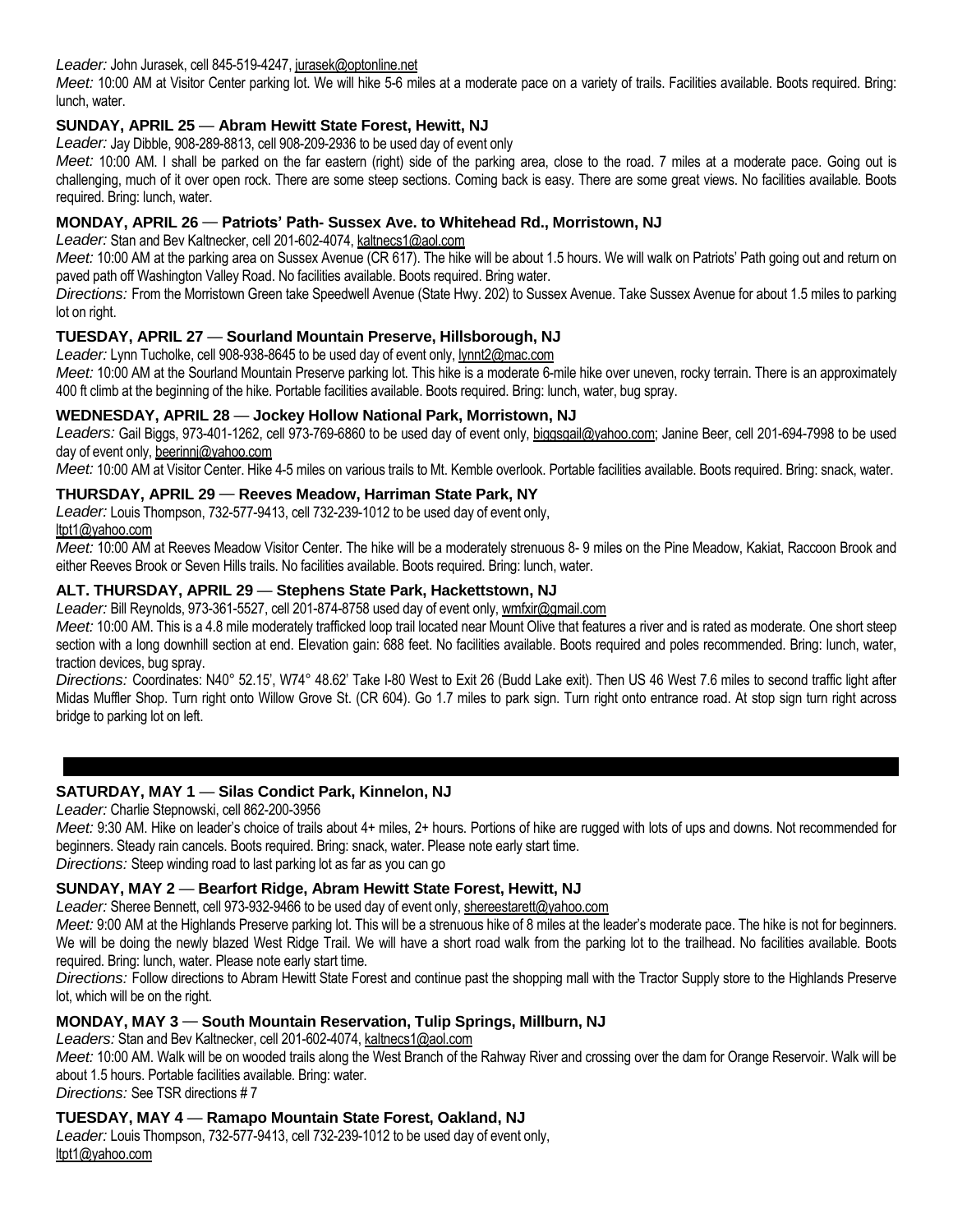*Meet:* 10:00 AM at the lower parking lot. This will be a 6- to 7-mile hike. We will start on the blue trail, follow the yellow, red, orange, blue, and white to the castle ruins, then back to the blue, to the parking lot. Boots required. Bring: lunch, water.

# **WEDNESDAY, MAY 5** *—* **D&R Canal/Colonial Park, Somerset, NJ**

*Leader:* Debby Bronner, cell 201-563-1648, debbybronner@gmail.com

*Meet:* 10:00 AM at Parking lot A near the Rose Garden inside Colonial Park. We will walk along the Delaware and Raritan Canal for 5-6 miles at a moderate pace on a flat path. Rain cancels.

Facilities available. Bring: snack, water.

## **THURSDAY, MAY 6** *—* **Breakneck Ridge, Cold Spring, NY**

*Leader:* Bill Correa, cell 917-656-3015, correa.bill@gmail.com

*Meet:* 10:00 AM at Breakneck Ridge parking lot. This is a strenuous 7-mile hike. We go up Breakneck Ridge, a 1-mile scramble of over a 1000 ft. We continue on the white to the blue and back on the yellow. If you bring poles, you must be able to pack them for the climb up. No facilities available. Boots required. Bring: lunch, water, bug spray.

*Directions:* Palisades Interstate Parkway to Bear Mountain Bridge. Cross the bridge, turn left on 9 to Cold Spring. After crossing Rt. 301 and traveling approximately 2 miles, park at first opportunity after you go through the tunnel.

## **ALT. THURSDAY, MAY 6** *—* **Allamuchy Mountain State Park, Stanhope, NJ**

#### *Leaders:* Stan and Bev Kaltnecker, cell 201-602-4074, kaltnecs1@aol.com

*Meet:* 10:00 AM. We will hike 5 to 5.5 miles on various trails, mostly on Sussex Branch and parallel trails for about 3 to 3.5 hours. Will lunch at Cranberry Lake. No facilities available. Boots required. Bring lunch.

*Directions:* TSR directions # 3

FRIDAY, MAY 7 *—* Pompton River, Aqueduct Park, Lincoln Park, NJ

*Leader:* Diane Willer, cell 973-713-3066, dwiller34@gmail.com

Meet: 10:00 AM. We will paddle 2-3 miles upstream on this pretty river, look for a spot for lunch and paddle downstream back to the launch. Bring: lunch, water. You MUST PRE-REGISTER with the leader by the day before the event. See Canoeing General Instructions; a personal flotation device MUST BE WORN.

*Directions:* I-287 N to Exit 47 Montville/Lincoln Park. Turn left onto Rt. 202 N. Follow 202 N for about 5.5 miles to Aqueduct Park on the left.

## **SATURDAY, MAY 8** *—* **Camp Mohican, Blairstown, NJ**

*Leader:* Bijoy Mechery, cell 908-487-8482, bmechery@msn.com, cell 908-487-8482

*Meet:* 9:30 AM. We will be on the Rattle Snake and AT trails and cover around 6 miles. Facilities available. Boots required. Bring: snack, water. Please note early start time.

## **SUNDAY, MAY 9**

No hike is scheduled as of this printing. Leaders wishing to lead a hike are encouraged to post a hike at least three days prior to this date. Send the listing to TSRregistration@outlook.com.

## **MONDAY, MAY 10** *—* **D&R Canal/Johnson Park, Piscataway, NJ**

*Leader:* Debby Bronner, cell 201-563-1648, debbybronner@gmail.com

*Meet:* 10:00 AM at Trails Run parking lot inside Johnson Park, off of Johnson Drive, Piscataway. We will do a flat walk along the D&R Canal for 3-4 miles. Facilities available. Bring water.

*Directions:* N40° 30.641', W74° 27.952'

From 287 South: Take Exit 9 toward Highland Park. Merge onto River Rd. Follow River Rd. approximately 3.3 miles. Turn right onto Landing Lane. Make the first right onto Johnson Drive, then the first left into the parking lot for Trails Run. Bathroom is at this parking lot.

From Route 18 going North: Take the River Rd. exit toward Piscataway/Highland Park. Keep right at the fork and merge onto River Rd. for 0.3 miles. Take the first left onto Landing Lane, the next right onto Johnson Drive, then the first left into the parking lot for Trails Run.

## **TUESDAY, MAY 11** *—* **Silver Mine, Harriman State Park, NY**

## *Leader:* Dianne Jones, cell 973-224-3967, diannejones428@gmail.com

*Meet:* 10:00 AM. This is a 5- to 6-mile loop hike, taking the Menonine to the Red Cross, connecting to the 1779 trail via a woods road, then returning on the RD and Silvermine Road. Boots required. Bring: lunch, water.

## **TUESDAY, MAY 11** *—* **South Mountain Reservation, Millburn, NJ**

*Leader:* Louis Thompson, 732-577-9413, cell 732-239-1012 to be used day of event only,

ltpt1@yahoo.com

*Meet:* 10:00 AM in the Locust Grove parking lot. 6-7 miles at a moderate pace on the Lenape trail to Hemlock Falls. Return on the Rahway trail. The hike starts with a long steep uphill, and is mostly flat for the rest of it. Portable facilities available. Boots required. Bring: lunch, water.

## **WEDNESDAY, MAY 12** *—* **Watchung Reservation, Mountainside, NJ**

*Leader:* Lynda Goldschein, 908-757-7058, cell 908-347-5012 to be used day of event only

*Meet:* 10:00 AM at Seeley's Pond. We will hike 5.2 miles with one long uphill, the rest small ups and downs. One, possibly two water crossings. Portable facilities available. Boots required and poles recommended. Bring: snack, water.

## **THURSDAY, MAY 13** *—* **Appalachian Trail Series Hike #11, Deckertown Turnpike, Sussex, NJ**

*Leader:* Alan Breach, cell 973-600-3846, abreach@ptd.net

*Meet:* 10:00 AM. This is a moderately strenuous 6- to 7-mile out-and-back hike on the AT to Sunrise Mt. Boots required. Bring: lunch, water. *Directions:* Take Route 23 North. 5.7 miles after the town of Sussex turn left onto Libertyville Road. After intersection road becomes Deckertown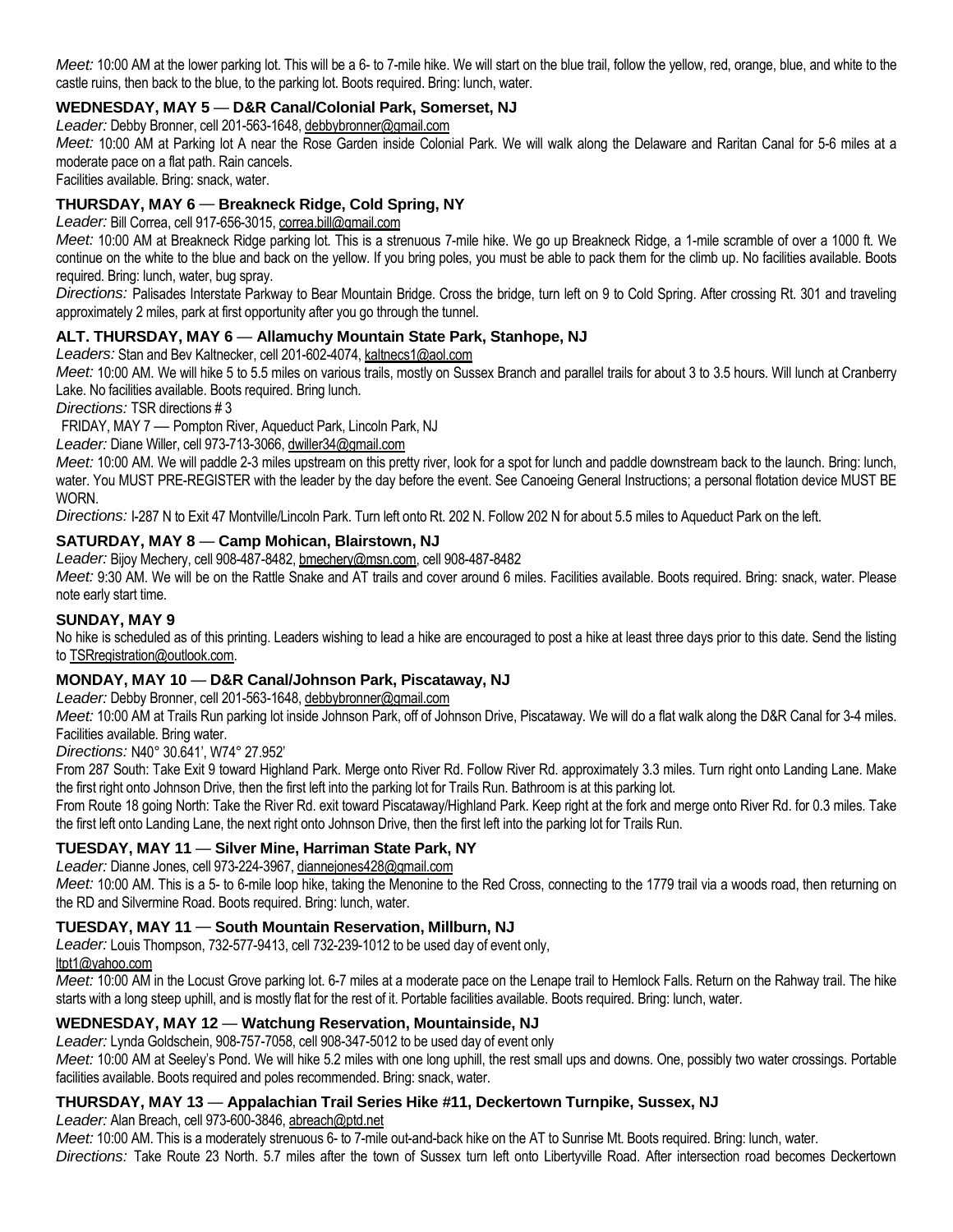Turnpike. Park approx. 4 miles down on right, the AT parking lot. N41 15.148 W74 41.371

## **ALT. THURSDAY, MAY 13** *—* **Watchung Reservation, Mountainside, NJ**

*Leader:* Bill Reynolds, 973-361-5527, cell 201-874-8758 used day of event only, wmfxir@gmail.com

*Meet:* 10:00 AM at Trailside Nature Center parking lot on Coles Ave. Leader's choice of trails, 4 to 5 miles. Facilities available. Boots required and poles recommended. Bring: lunch, water, bug spray.

FRIDAY, MAY 14 *—* Split Rock Reservoir, 135 Split Rock Rd., Boonton Twp., NJ

*Leader:* Jean Fletcher, 973-285-5263, cell 973-452-1567 to be used day of event only,

#### irfletc@optonlinei.net

*Meet:* 10:00 AM. Paddle the length of the reservoir and return (about 6 miles). Very pretty and quiet. Portable facilities available. Bring lunch. You MUST PRE-REGISTER with the leader by the day before the event. See Canoeing General Instructions; a personal flotation device MUST BE WORN.

*Directions:* From I-80 Exit 37, Rockaway/Hibernia: Go north on Green Pond Rd. (Rt. 513) toward Hibernia. At about 6.5 miles turn right at the Marcella Firehouse sign. This is Upper Hibernia Rd. Continue 2 miles to fork in the road. Bear left onto Split Rock Rd. Continue onto dirt road when the pavement ends. Drive over the dam. The new fisherman's boat launch parking lot is about 1/8 mile on the left after the dam.

## ƒ**FRIDAY, MAY 14** *—* **Walkway over the Hudson/Hudson Rail Trail, Highland, NY**

#### *Leader:* Dianne Jones, cell 973-224-3967, diannejones428@gmail.com

*Meet:* 9:45 AM at the Hudson Valley Rail Trail on Rt. 299. We will bike east on the Hudson Rail Trail, across the Walkway over the Hudson and beyond, about 15 miles one way. We will then return and have lunch on the Walkway before returning to our cars. We will plan to ride about 30 miles at a 10 mph pace. Because it is an out and back, people have the option to go shorter or longer on the eastbound trip. Upon returning to the cars, there is also an opportunity to continue westward for additional mileage. Portable facilities available at a park en route. Bring: lunch, water. A helmet MUST BE WORN. Please note early start time.

*Directions:* 565-557 NY-299, Highland, NY, across from Lowe's. Rt. 287 N to 87 N (toll road). Take Exit 18 onto Rt. 299 E. Parking lot will be on the right in about 1.5 miles.

## **SATURDAY, MAY 15** *—* **Apshawa Preserve, West Milford, NJ**

*Leader:* Charlie Stepnowski, cell 862-200-3956

Meet: 9:30 AM. This is a beautiful gem of a park. We will do 6 miles in about 3-4 hours. Not recommended for beginners. There are lots of ups and downs. Some of the hills are steep. Leader's choice of trails. Steady rain cancels. Boots required and poles recommended. Bring: lunch, water. Please note early start time.

## **SUNDAY, MAY 16** *—* **Stokes State Forest, Branchville, NJ**

*Leader:* Jay Dibble, 908-289-8813, cell 908-209-2936 to be used day of event only *Meet:* 10:00 AM at the Stony Lake parking area. 6.5 miles at a moderate pace. Route to be determined pending shuttle availability. No facilities available. Boots required. Bring: lunch, water.

## **MONDAY, MAY 17** *—* **Jockey Hollow National Park, Morristown, NJ**

*Leader:* Bill Reynolds, 973-361-5527, cell 201-874-8758 used day of event only, wmfxir@gmail.com *Meet:* 10:00 AM at the Visitor Center for an enjoyable walk through a wooded area. Facilities available. Boots required and poles recommended. Bring: snack, water, bug spray.

## **TUESDAY, MAY 18** *—* **Kincaid Trail, Pyramid Mountain, Kinnelon, NJ**

*Leader:* Gail Biggs, 973-401-1262, cell 973-769-6860 used day of event only, biggsgail@yahoo.com

*Meet:* 10:00 AM in Kincaid parking lot. A 6-mile hike on the Kincaid Trail to Bear Rock, then yellow trail to an overlook for lunch. Return on the Red trail and back out the Kincaid. No facilities available. Boots required. Bring: lunch, water.

## **WEDNESDAY, MAY 19** *—* **Wawayanda State Park, Hewitt, NJ**

#### *Leaders:* Carolyn and Jim Canfield, 973-728-9774, cmjwcanfield@gmail.com

*Meet:* 10:00 AM at Wawayanda State Park Office. Hike about 5 miles for 3 hours on rolling hills and woods roads looking for spring wildflowers. Expect lady's slipper in bloom. Boots required. Bring: lunch, water.

## **THURSDAY, MAY 20** *—* **Appalachian Trail Series Hike #12, Rt. 23 AT Parking, Wantage, NJ**

*Leader:* Alan Breach, cell 973-600-3846, abreach@ptd.net

*Meet:* 10:00 AM. A moderate 7+ mile loop out on AT and returning via Iris Trail. Lunch at Rutherford shelter. Boots required. Bring: lunch, water. *Directions:* Meeting location will be provided prior to the hike.

## **ALT. THURSDAY, MAY 20** *—* **Appalachian Trail, Millbrook Road, Blairstown, NJ**

*Leaders:* Stan and Bev Kaltnecker, cell 201-602-4074, kaltnecs1@aol.com

*Meet:* 10:00 AM. A pleasant hike on the Appalachian Trail starting on a relatively steep hill and passing the Catfish Fire Tower to a ridge overlooking the valley where we will have an early lunch. We will return on the Rattlesnake Swamp trail. Hike is about 5.3 miles long. No facilities available. Boots required and poles recommended. Bring: lunch, water. You MUST PRE-REGISTER with the leader by the day before the event. *Directions:* See TSR directions. Parking is limited, so carpool if possible.

# ƒ**SATURDAY, MAY 22** *—* **Sandy Hook, Highlands, NJ**

*Leader:* Jean Fletcher, 973-285-5263, cell 973-452-1567 to be used day of event only,

jrfletc@optonline.net

*Meet:* 10:00 AM at Lot D on the right after the toll booth. No fee before Memorial Day. We will ride the paved multi-use path through the park enjoying the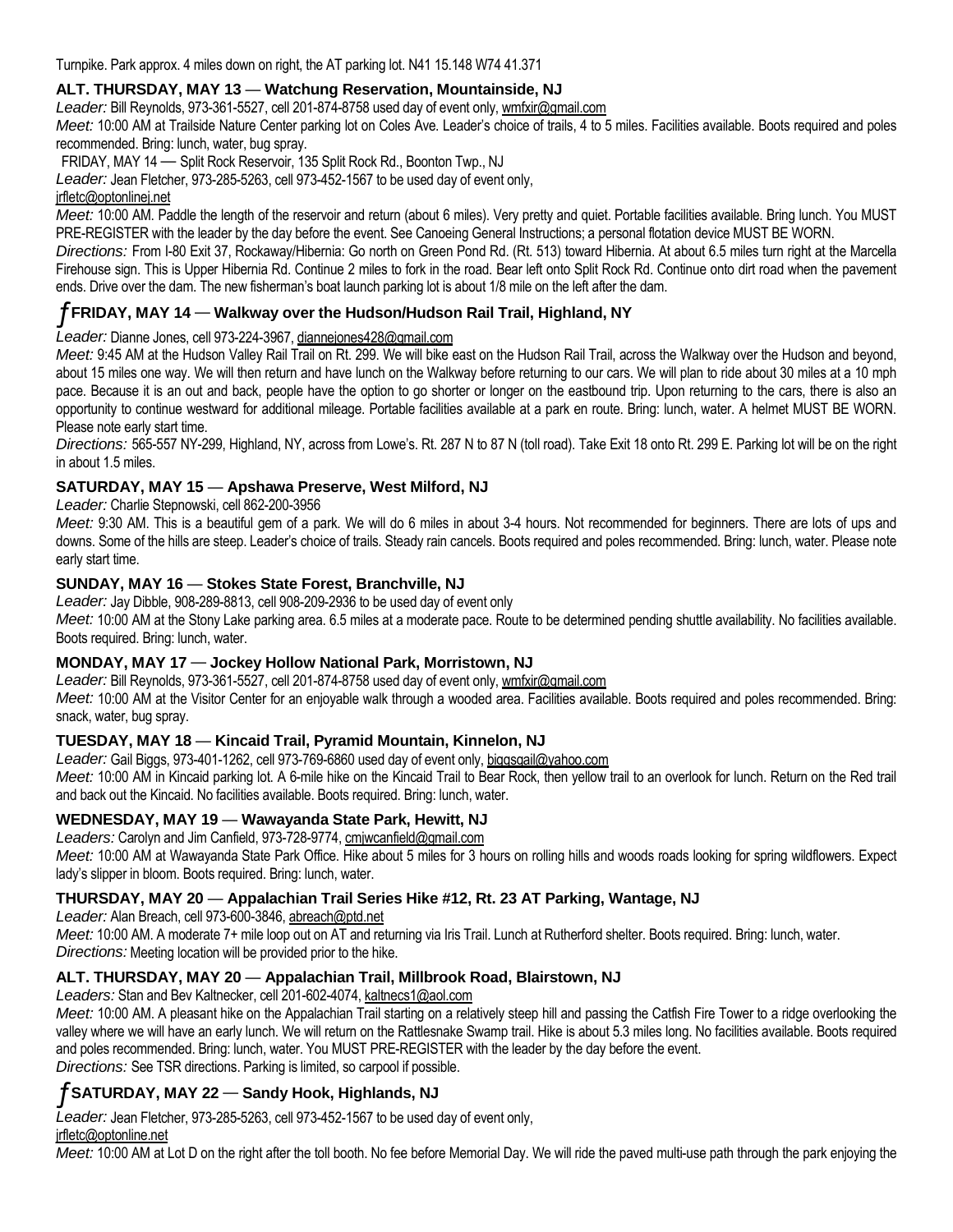historic markers and scenery. Possibility to climb lighthouse and/or pick up plastic on the beach. Flat ride, approximately 12 miles. Portable facilities available. Bring: lunch, water. You MUST PRE-REGISTER with the leader by the day before the event. A helmet MUST BE WORN.

# **SATURDAY, MAY 22** *—* **Jockey Hollow National Park, Morristown, NJ**

*Leader:* Bijoy Mechery, cell 908-487-8482, bmechery@msn.com, cell 908-487-8482

Meet: 10:00 AM. The hike will be about 7 miles along leader's choice of trails, depending on underfoot conditions and weather. The terrain is flat to rolling with one uphill section. Meet at 9:45 for a 10:00 start. Boots required. Bring: snack, water.

#### **SUNDAY, MAY 23** *—* **Jockey Hollow Nat'l Historic Park, Morristown, NJ**

*Leader:* Bill LaChance, cell 973-216-8748, bill@wjladvisors.com

*Meet:* 9:00 AM at Visitor Center parking lot. We will do a 5+ mile hike at a moderate pace, approx. 2 1/2 hours. Boots required. Bring: snack, water. Please note early start time.

## **MONDAY, MAY 24** *—* **Tourne Park, Boonton, NJ**

Leader: Sharon Lehman, 973-525-5901 to be used day of event only, lehmans2018@gmail.com

*Meet:* 10:00 AM in the second parking lot off of McCaffrey Lane (East entrance). This will be a 3.3 mile hike on the white "Ogden" trail down to and around Birchwood Lake. Portable facilities available. Boots required. Bring: snack, water.

#### **TUESDAY, MAY 25** *—* **Hartshorne Woods, Atlantic Highlands, NJ**

*Leader:* Louis Thompson, 732-577-9413, cell 732-239-1012 to be used day of event only,

ltpt1@yahoo.com

*Meet:* 10:00 AM at the Rocky Point parking lot. This will be a 6- to 7-mile hike at a moderate pace, on the Rocky Point, Grand Tour, and Laurel Ridge trails, where we might have lots of mountain laurel in bloom and pretty forest. We will also pass by an historic gun battery, the Navesink River, and views of the Atlantic Ocean. Facilities available. Boots required. Bring: lunch, water.

#### **WEDNESDAY, MAY 26** *—* **Watchung Reservation, Mountainside, NJ**

*Leader:* Lynda Goldschein, 908-757-7058, cell 908-347-5012 to be used day of event only *Meet:* 10:00 AM at Seeley's Pond. Hike about 5.2 miles. One long uphill, the rest small ups and downs. One, possibly two water crossings. Portable facilities available. Boots required and poles recommended. Bring: snack, water.

#### **THURSDAY, MAY 27** *—* **Black Rock Forest, Cornwall, NY**

*Leader:* Jodi Ordover, cell 201-264-4206, jodi.ordover@gmail.com

Meet: 10:00 AM at main parking lot. This moderately strenuous hike covers 8-9 miles on a variety of trails, climbing a few peaks with scenic views. Boots required and poles recommended. Bring: lunch, water, bug spray.

*Directions:* 88-138 Reservoir Rd, Cornwall, NY. Coordinates: N41° 25.12', W74° 0.62'

## **ALT. THURSDAY, MAY 27** *—* **Pyramid Mountain, Montville, NJ**

*Leader:* John Jurasek, cell 845-519-4247, jurasek@optonline.net

*Meet:* 10:00 AM at the Pyramid Mountain Visitor Center parking lot. We will hike 5-6 miles at a moderate pace on a variety of trails. Facilities available. Boots required and poles recommended. Bring: lunch, water.

FRIDAY, MAY 28 *—* Saxon Lake / Musconetcong River, Stanhope, NJ

*Leaders:* Stan and Bev Kaltnecker, cell 201-602-4074, kaltnecs1@aol.com

*Meet:* 10:00 AM. Enjoy a nice scenic paddle up a "lazy river" (about an hour upstream) then return for lunch, followed by a trip around Saxon Lake. No facilities available. Bring: lunch, water. See Canoeing General Instructions; a personal flotation device MUST BE WORN.

*Directions:* Meet at 1087 Waterloo Rd., Stanhope, NJ parking area (GPS: 40.8969,-74.7911). Take I-80 Exit 25 to Rt. 206 north. Go 0.5 miles and take ramp on the right to Continental Dr. Follow brown signs toward Waterloo Village, proceed 0.5 miles to traffic light, turn right and continue 1 mile, then turn left at intersection (Waterloo Road /CR604). After 3.3 miles the NJ State parking area is on the left (river side) immediately after an abandoned white building. This is our launch site.

## **SATURDAY, MAY 29** *—* **Cushetunk Mt. Preserve, Hunterdon County, NJ**

*Leader:* Jay Dibble, 908-289-8813, cell 908-209-2936 to be used day of event only

*Meet:* 10:00 AM. 4.5 miles at a moderate pace over mostly hilly, rocky terrain. There is a steep climb up Cushetunk Mt. Bring: snack, water.

*Directions:* Take I-78 to Exit 24. Take Rt. 523 south towards Whitehouse. At Rt. 22 turn left then right, continuing on Rt. 523. Go just over 1 mile and turn right on Mountain Road. Go 100 yards and turn left into Pickell Park. The parking area is ahead on the right.

#### **SUNDAY, MAY 30**

No hike is scheduled as of this printing. Leaders wishing to lead a hike are encouraged to post a hike at least three days prior to this date. Send the listing to TSRregistration@outlook.com.

## **MONDAY, MAY 31** *—* **Loantaka Brook Reservation, Morris Twp., NJ**

*Leaders:* Stan and Bev Kaltnecker, cell 201-602-4074, kaltnecs1@aol.com

Meet: 10:00 AM. The walk will start at the South Street entrance parking lot. It is a 3-mile social walk on wooded and paved trails. Facilities available. Bring water.

## **TUESDAY, JUNE 1** *—* **Storm King Mountain, Cornwall-on-Hudson, NY**

*Leader:* Joyce Breach, cell 845-545-7754, jbreach@ptd.net

Meet: 10:00 AM at Esty and Hellie Stowell Trailhead. This is a 6-mile moderately strenuous hike with 1500 feet of elevation gain. We will hike up from the Hudson River to Storm King Mountain and back down. Great views of the Hudson and Bannerman Island. No facilities available. Boots required. Bring: lunch, water.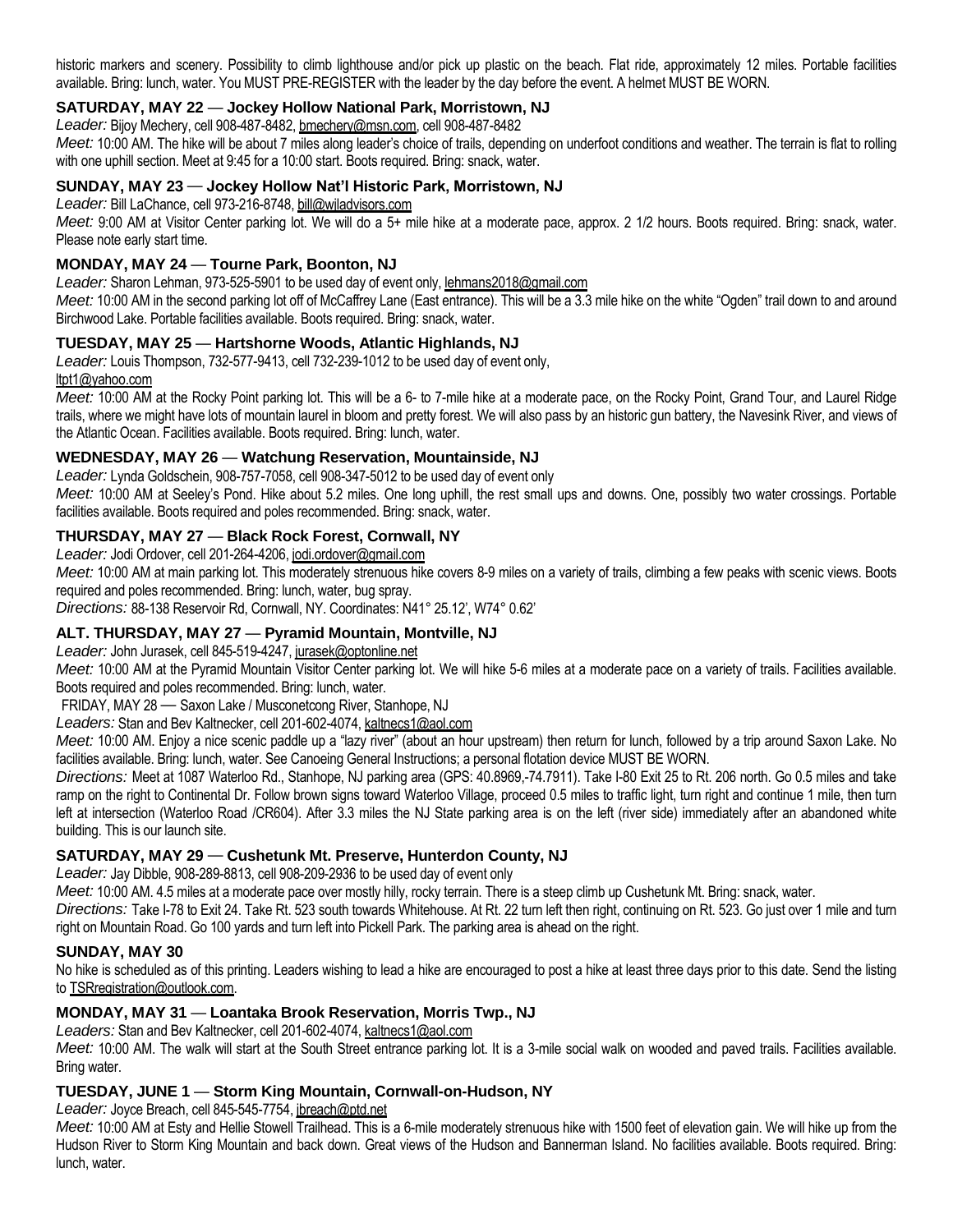*Directions:* If using GPS, use 42 Bayview Ave. Cornwall-on-Hudson, NY. If coming on Rt. 9W north, turn right onto Mountain Rd. and follow it to the end. Turn right onto Hudson, which becomes Bayview. There is a gravel road on right for the trailhead, 42 Bayview Ave.

# **WEDNESDAY, JUNE 2** *—* **Allamuchy Mountain State Park, Stanhope, NJ**

*Leaders:* Stan and Bev Kaltnecker, cell 201-602-4074, kaltnecs1@aol.com

*Meet:* 10:00 AM. This will be about a 4.5-mile loop hike up to a great viewpoint overlooking Waterloo Valley and the Musconetcong River. Boots required and poles recommended. Bring: snack, water, binoculars.

*Directions:* See TSR # 3 directions.

WEDNESDAY, JUNE 2 *—* Lake Hopatcong, NJ

*Leader:* Lise Greene, 973-663-4396, cell 862-268-5828 to be used day of event only, lise.greene@montclair.edu

*Meet:* 10:00 AM at Prospect Point Boat Yard, 1 Brady Rd., Lake Hopatcong. We will travel through the unusual Venetian Waterways (canals) of Lake Hopatcong, visiting the source of the Musconetcong River, followed by paddling in the northern section of the lake around the Liffy Island natural area (time permitting). The canals are completely different from the main lake *—* quiet serenity, shallow water, and sounds of nature. Start with a brief history of the area, paddle about 2 hours, then have a picnic lunch at the boat yard. Note: Kayak rentals may be available nearby; contact leader for details. Facilities available. Bring: lunch, water. You MUST PRE-REGISTER with the leader by the day before the event. See Canoeing General Instructions; a personal flotation device MUST BE WORN.

*Directions:* Take I-80 Exit 34B to Rt. 15 north. Go 5 miles to right jug-handle exit for Lake Hopatcong (east shore). Cross through two lights (over Rt. 15 north and south) onto Edison Rd. After 1 mile, turn right at stop sign onto Espanong Rd. and then take IMMEDIATE left onto Brady Rd. Turn IMMEDIATELY right into the boat yard, driving inbetween the two buildings. Launch is on ramp straight ahead. Park car on the right.

## **THURSDAY, JUNE 3** *—* **Abram Hewitt State Forest, Hewitt, NJ**

*Leader:* Dianne Jones, cell 973-224-3967, diannejones428@gmail.com

Meet: 9:30 AM at the Highlands Preserve Passaic County Park parking lot. There will be a short road walk to the trailhead. This is a strenuous 8+ mile loop hike on the Bearfort Ridge, Ernest Walter, AT, and State Line trails. A latish lunch will offer a gorgeous view over Greenwood Lake. Boots required. Bring: lunch, water. Please note early start time.

*Directions:* Following ALTERNATIVE TSR Directions for Abram S. Hewitt State Forest, continue past the Tractor Supply (on your left), continuing straight 0.1 mile to the Highlands Preserve parking lot, on your right. 22 Warwick Turnpike, Hewitt, NJ.

## **ALT. THURSDAY, JUNE 3** *—* **Point Mountain, Penwell, NJ**

*Leader:* Bill Reynolds, 973-361-5527, cell 201-874-8758 used day of event only, wmfxir@gmail.com

*Meet:* 10:00 AM. We will hike 5 miles on various trails at a social pace. 689 ft elevation change. No facilities available. Boots required and poles recommended. Bring: lunch, water, bug spray.

*Directions:* Take Rt. 80 westbound to Exit 26, Budd Lake. Go west on Rt. 46 westbound for 5.1 miles. Turn left onto Naughtright Rd. and go 2.8 miles. Turn right onto Flocktown Rd. and go 1.8 miles. Turn left onto Rt. 24/Schooleys Mountain Rd. and go 0.2 miles. Turn right onto Pleasant Grove Rd. and go 4.5 miles. Continue on Penwell Rd. Turn left up dirt road just past the wood barn on your left, just after you have gone over the small bridge over a small creek, across from 440 Penwell Rd.

## **ALT. THURSDAY, JUNE 3** *—* **Jockey Hollow National Park, Morristown, NJ**

*Leader:* John Jurasek, cell 845-519-4247, jurasek@optonline.net

Meet: 10:00 AM at the Visitor Center parking lot. We will hike 5-6 miles at a moderate pace on a variety of trails. Facilities available. Boots required and poles recommended. Bring: lunch, water.

## **SATURDAY, JUNE 5** *—* **Cooper Mill, Chester, NJ**

*Leader:* Charlie Stepnowski, cell 862-200-3956

*Meet:* 9:00 AM. Hike is about 6+ miles, 3+ hours. Not recommended for beginners. Rocky and slippery along river. Leader's choice of trails. Steady rain cancels hike. Lot may still be at a reduced size, hence early start time. Boots required. Bring: lunch, water. Please note early start time.

## **SUNDAY, JUNE 6** *—* **Allamuchy State Park, Stanhope, NJ**

*Leader:* Jay Dibble, 908-289-8813, cell 908-209-2936 to be used day of event only

*Meet:* 9:00 AM. Seven miles at a moderate pace over mostly hilly, rocky terrain. No facilities available. Boots required. Bring: lunch, water. Please note early start time.

*Directions:* See TSR directions # 3.

## **MONDAY, JUNE 7** *—* **Jockey Hollow National Park, Morristown, NJ**

*Leaders:* Stan and Bev Kaltnecker, cell 201-602-4074, kaltnecs1@aol.com

Meet: 9:30 AM. The hike will start at the Trail Center (not the Visitor Center). We will hike basically the Mt. Kemble outer loop. There is a mild long hill up to the viewpoint. The hike will be 1.5 hours. No facilities available. Bring water. Please note early start time.

*Directions:* From the Visitor Center take the Tour Road (which makes two right turns) to the bottom of the hill. The Trail Center is about 8 minutes from the Visitor Center.

## **TUESDAY, JUNE 8** *—* **Wawayanda State Park, Hewitt, NJ**

*Leaders:* Carolyn and Jim Canfield, 973-728-9774, cmjwcanfield@gmail.com

*Meet:* 10:00 AM. Wawayanda State Park Boat Launch, Warwick Turnpike, Hewitt, N.J. We will hike about 6 miles on rolling trails and woods roads at a moderate pace with a lake stop for lunch. Boots required. Bring: lunch, water.

## **WEDNESDAY, JUNE 9** *—* **Watchung Reservation, Mountainside, NJ**

*Leader:* Lynda Goldschein, 908-757-7058, cell 908-347-5012 to be used day of event only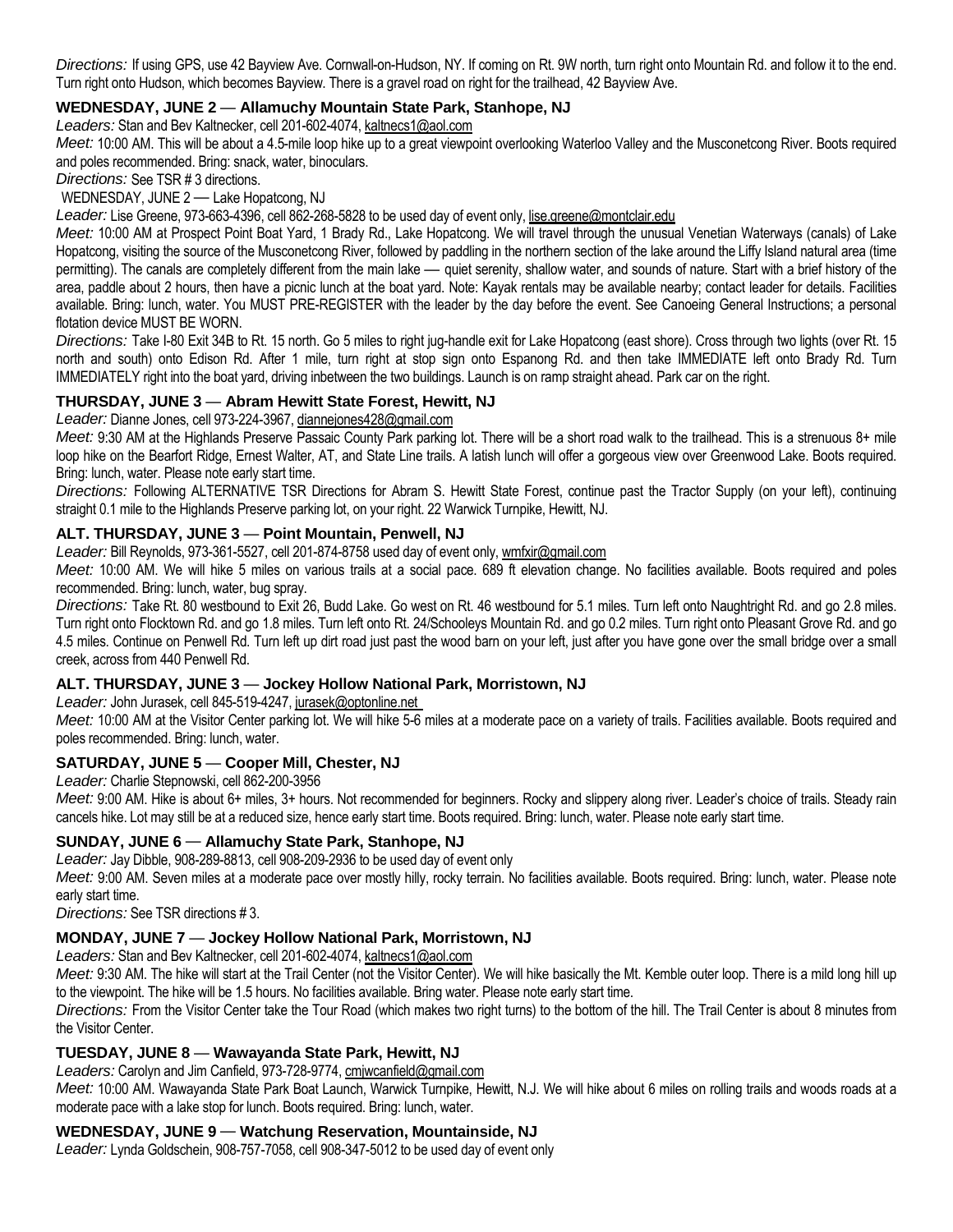*Meet:* 9:30 AM at Seeley's Pond. Hike about 5.2 miles. One long uphill, the rest small ups and downs. One, possibly two water crossings. Portable facilities available. Boots required and poles recommended. Bring: snack, water. Please note early start time.

# **THURSDAY, JUNE 10** *—* **Appalachian Trail Series Hike #13, Rt 519, Wantage, NJ**

*Leader:* Alan Breach, cell 973-600-3846, abreach@ptd.net

*Meet:* 10:00 AM. A moderate 8-mile out-and-back hike with lunch at Murray's Place. Bring a treat for the resident donkey. Boots required. Bring: lunch, water.

*Directions:* Meeting location will be provided prior to the hike.

## **ALT. THURSDAY, JUNE 10** *—* **Kittatinny Valley State Park, Newton, NJ**

*Leaders:* Stan and Bev Kaltnecker, cell 201-602-4074, kaltnecs1@aol.com

*Meet:* 10:00 AM. We will hike about 5.5 miles on various trails. There will be a steep hill to start followed by the Twin Lakes Trail and then along New Wawayanda Lake. We will lunch along a lake. Bring: lunch, water.

*Directions:* See TSR Directions # 1 (the second parking lot)

FRIDAY, JUNE 11 *—* Essex County Environmental Center, Roseland, NJ

*Leaders:* Carol Czajkowski, 973-539-4084, cell 973-580-9859 to be used day of event only; Martin Frahme, 973-539-4084, cell 973-580-9859 used day of event only, martinandcarol2@gmail.com

*Meet:* 10:00 AM. Paddle the mighty Passaic River, NJ's longest river. We will go both upstream and downstream (no shuttling cars). We will eat lunch at the Environmental Center. Trip will last about three hours. No boat rental available. You MUST REGISTER with the leaders two days before the event. Facilities available. Bring: lunch, water. See Canoeing General Instructions; a personal flotation device MUST BE WORN.

*Directions:* From I-80 and I-280 intersection, go east on I-280 3 miles to Exit 4A, to Eisenhower Parkway south. Drive 0.5 miles to Eagle Rock Ave.; turn right; go 0.5 miles to ECEC on left, their second driveway. The address is 621 Eagle Rock Avenue in Roseland, NJ (GPS 40.8263, -74.3328).

## **SATURDAY, JUNE 12** *—* **Watchung Reservation, Mountainside, NJ**

*Leader:* John Jurasek, cell 845-519-4247, jurasek@optonline.net

*Meet:* 10:00 AM at the Trailside Nature Center Parking Lot on Coles Ave. We will hike 5-6 miles at a moderate pace on a variety of trails. Facilities available. Boots required. Bring: lunch, water.

## **SATURDAY, JUNE 12** *—* **Dogwood Hillside, South Mountain Reservation, NJ**

*Leader:* Bijoy Mechery, cell 908-487-8482, bmechery@msn.com

*Meet:* 9:30 AM. Let's enjoy a brisk 3-hour hike on leader's choice of marked and unmarked trails, river beds, and stream crossings in South Mountain Reservation. Depending on weather and underfoot conditions, we'll cover around 6+ miles. Please note early start time.

*Directions:* Dogwood Hillside is an open field about 7 miles south of South Orange Avenue on the right, or about 7 miles north of Glen Avenue on the left (west side of Brookside Drive).

## **SUNDAY, JUNE 13** *—* **Pyramid Mountain, Montville, NJ**

*Leader:* Bill LaChance, cell 973-216-8748, bill@wjladvisors.com

*Meet:* 9:00 AM at Pyramid Mountain Visitors Center. We will do a 5-mile hike at a moderate pace, approx. 2 1/2 hours. There are some uphill climbs so this may be a challenging hike for a novice. Facilities available. Boots required. Bring: snack, water. Please note early start time.

## **MONDAY, JUNE 14** *—* **Jockey Hollow National Park, Morristown, NJ**

*Leader:* Sharon Lehman, 973-525-5901 to be used day of event only, lehmans2018@gmail.com

*Meet:* 10:00 AM at the Visitor Center for a pleasant 3-mile walk in our National Park. Facilities available. Boots required. Bring water.

## **TUESDAY, JUNE 15** *—* **Turkey Mountain Loop, Pyramid Mtn., Montville, NJ**

*Leader:* Louis Thompson, 732-577-9413, cell 732-239-1012 to be used day of event only,

ltpt1@yahoo.com

*Meet:* 10:00 AM at the Pyramid Mountain Visitors Center parking lot. We will hike 5-6 miles at a moderate pace, on the yellow, white, green, red and blue trails, passing a beaver dam, hopefully some cascades, and the Lake Valhalla overlook. Portable facilities available. Boots required. Bring: lunch, water.

# ƒ**WEDNESDAY, JUNE 16** *—* **Liberty State Park, Jersey City, NJ**

*Leader:* Ed Leibowitz, cell 201-850-9649 to be used day of event only, eleibow@verizon.net

*Meet:* 10:00 AM. About 25-mile ride to Weehawken, mainly along the scenic Hudson River with a brief stop at the Liberty National Golf Course. Facilities available. Bring: lunch, water. You MUST PRE-REGISTER with the leader by the day before the event. A helmet MUST BE WORN. *Directions:* Exit 14B off the NJ Tnpke extension to 200 Morris Pesin Dr., parking lot 4 on right.

## **WEDNESDAY, JUNE 16** *—* **Creek-Ferramonte, Mine Hill, NJ**

*Leader:* Bill Reynolds, 973-361-5527, cell 201-874-8758 used day of event only, wmfxir@gmail.com

*Meet:* 9:30 AM. Creek-Ferramonte, Dickerson Mine, Canfield Mine and King Mine Loop is a 5.1-mile (elevation gain 469 ft.) moderately trafficked loop trail located near Mine Hill, NJ. Boots required. Bring: snack, water. Please note early start time.

*Directions:* 41 Frank St., Mine Hill, NJ 40.87569, -74.61146. Route 46 west bound: turn left at First St. Route 46 east bound: turn right at First St. Follow Mine Hill Beach sign. Go to "T" intersection (Frank St.); turn left, go to parking area on left just before Mine Hill Beach sign.

## **THURSDAY, JUNE 17** *—* **Norvin Green State Forest, Ringwood, NJ**

*Leader:* Louis Thompson, 732-577-9413, cell 732-239-1012 to be used day of event only,

ltpt1@yahoo.com

*Meet:* 10:00 AM at The New Weis Center parking lot. We will hike 8-9 miles from Weis Ecology, over High Point and Yoo Hoo Point, down Carris Hill to the falls, then past Otter Hole, up the steep yellow to the pink trail, down the red, and back on the green to the parking lot. This will be a difficult hike at a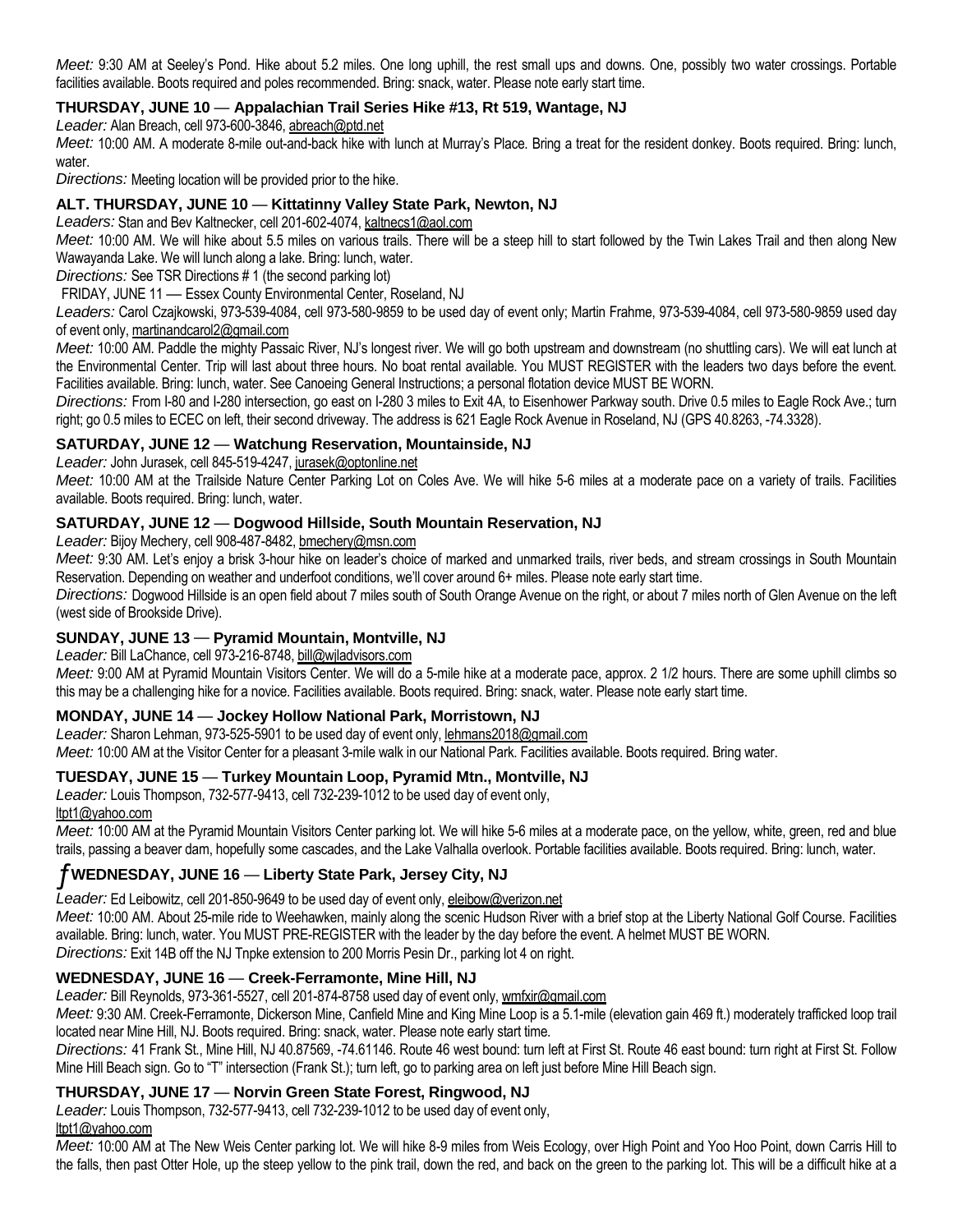moderate pace. Note cell phone service is very poor at trailhead. No facilities available. Boots required. Bring: lunch, water.

# **ALT. THURSDAY, JUNE 17**

No hike is posted as of this printing. Hikers wishing to lead a hike are encouraged to post a hike at least three days prior to this date. Send the listing to TSRregistration@outlook.com

FRIDAY, JUNE 18 *—* Cranberry Lake, Byram Township, NJ

Leaders: Elenore Hendershot, cell 908-672-0998 used day of event only, elenoreh@gmail.com; Jean Fletcher, 973-285-5263, cell 973-452-1567 used day of event only, *irfletc@optonline.net* 

Meet: 10:00 AM at the state parking lot and launch area off South Shore Road. (GPS 40.9506, -74.7370). We will enjoy a tour of the lake. We will eat lunch at one of the beaches or from our boats. The trip will be approximately 3 hours in length. No rentals or facilities. Wear good water shoes; dock surface is rough. No facilities available. Bring: lunch. You MUST PRE-REGISTER with the leader by the day before the event. See Canoeing General Instructions; a personal flotation device MUST BE WORN.

*Directions:* Take I-80 West to Exit 25 (Route 206 North). Go approximately 3.5 miles and turn left onto South Shore Road. Landmarks before turnoff: Byram Township Fire Department and Stonewood Tavern on left. On South Shore Road, go about 100 yards and turn left. Continue 200 yards to the sharp right driveway up to the parking lot and proceed to the state dock.

## **SATURDAY, JUNE 19** *—* **Palisades Interstate Park, State Line Lookout, NJ**

*Leader:* Jay Dibble, 908-289-8813, cell 908-209-2936 to be used day of event only

*Meet:* 10:00 AM. 6.5 miles at a moderate pace. Most of the hike is fairly easy, but there is one steep 450 ft. climb. Beautiful views of the Hudson from both the shore and the cliffs Bring: lunch, water.

*Directions:* Meet at the State Line Lookout parking area.

## **SUNDAY, JUNE 20**

No hike is scheduled as of this printing. Leaders wishing to lead a hike are encouraged to post a hike at least three days prior to this date. Send the listing to TSRregistration@outlook.com.

## **MONDAY, JUNE 21** *—* **India Brook Park, Mendham, NJ**

*Leaders:* Stan and Bev Kaltnecker, cell 201-602-4074, kaltnecs1@aol.com

Meet: 9:30 AM. This will be a loop hike down to and along India Brook with side trips to Frog Pond and Buttermilk Falls. There are some short hills. The hike should take 1.5 hours. Portable facilities available. Boots required and poles recommended. Bring: water. Please note early start time. *Directions:* Use directions for TSR # 2. Do not follow GPS as it brings you to the wrong parking lot.

## **TUESDAY, JUNE 22** *—* **State Line Lookout, Palisades Interstate Park, NJ**

Leader: Ed Leibowitz, cell 201-850-9649 to be used day of event only, eleibow@verizon.net

*Meet:* 10:00 AM. Hike 6-8 miles on various trails in the area. We will descend the Forest View Trail to the river and walk along the river trail to the Alpine Boat Basin for lunch, ascend via the Closter Dock Trail to the Long Path and return via the Long Path to the State Line Lookout. Facilities available. Boots required. Bring: lunch, water. You MUST PRE-REGISTER with the leader by the day before the event.

## **WEDNESDAY, JUNE 23** *—* **India Brook, Mendham, NJ**

*Leaders:* Stan and Bev Kaltnecker, cell 201-602-4074, kaltnecs1@aol.com

*Meet:* 10:00 AM. Hike will be about 4 miles down to and along India Brook and up to the abandoned Mendham Water Co. ponds, the Lewis Mine, and Buttermilk Falls. Portable facilities available. Boots required and poles recommended. Bring: snack, water.

*Directions:* TSR # 2 directions for India Brook Park

## **THURSDAY, JUNE 24** *—* **Appalachian Trail Series Hike #14, Wallkill National Wildlife Preserve,**

## **Wantage, NJ**

*Leader:* Alan Breach, cell 973-600-3846, abreach@ptd.net

*Meet:* 10:00 AM. A moderate to strenuous 9+ mile out-and-back hike. Lunch at Jim Murrays Place, with a walk over Vernie Swamp. Boots required. Bring: lunch, water.

*Directions:* Meeting location will be provided prior to the hike.

# **ALT. THURSDAY, JUNE 24** *—* **Merrill Creek Reservoir, Phillipsburg, NJ**

*Leader:* Bill Reynolds, 973-361-5527, cell 201-874-8758 used day of event only, wmfxir@gmail.com

*Meet:* 10:00 AM. Moderate 5.5- to 7-mile hike around reservoir and through historic ruins. Portable facilities available. Boots required and poles recommended. Bring: lunch, water, bug spray.

*Directions:* Coordinates N40° 44.37', W75° 5.43' Take I-78 West to Exit 4. Turn right; go 1.8 miles to center of Stewartsville. Turn right onto Washington St. (changes to Stewartsville Rd.), go 2.5 miles to NJ-57. Cross NJ-57 diagonally and take Montana Rd. north and uphill for 2 miles. Turn left onto Richline Rd., go west for 0.3 miles, then turn left on Merrill Creek Rd. At the "Y" bear right for the Visitors Center. ALTERNATIVE: I-80 West to Exit 26 for Budd Lake/US 46 West. Take US 46 for 7.8 miles into Hackettstown. Turn left on NJ-182 for 1 mile. Turn right on NJ-57. Take 57 West for 15 miles, passing through Washington. Turn right on Montana Rd. (Turn is 6.4 miles from the intersection of NJ-31 and NJ-57 in Washington). There is a sign there to Merrill Creek. Proceed on Montana Rd. north and uphill for 2 miles. Turn left onto Richline Rd. and go west for 0.3 miles. Turn left on Merrill Creek Rd. At the "Y" bear right for the Visitors Center.

FRIDAY, JUNE 25 *—* Lake Aeroflex, Andover Twp., NJ

*Leader:* Sue Bennett, cell 732-735-8895, jerseyhyker@yahoo.com

*Meet:* 10:00 AM. Enjoy an easy, scenic explore of the deepest natural lake in New Jersey. A beautiful glacial lake located in Kittatinny Valley State Park is surrounded by a heavily wooded shoreline. With clear water and a maximum depth of 110 feet, it is a favorite among fishermen and paddlers. There is even a small airport at the southern end. Facilities available. Bring: lunch, water. You MUST PRE-REGISTER with the leader by the day before the event.